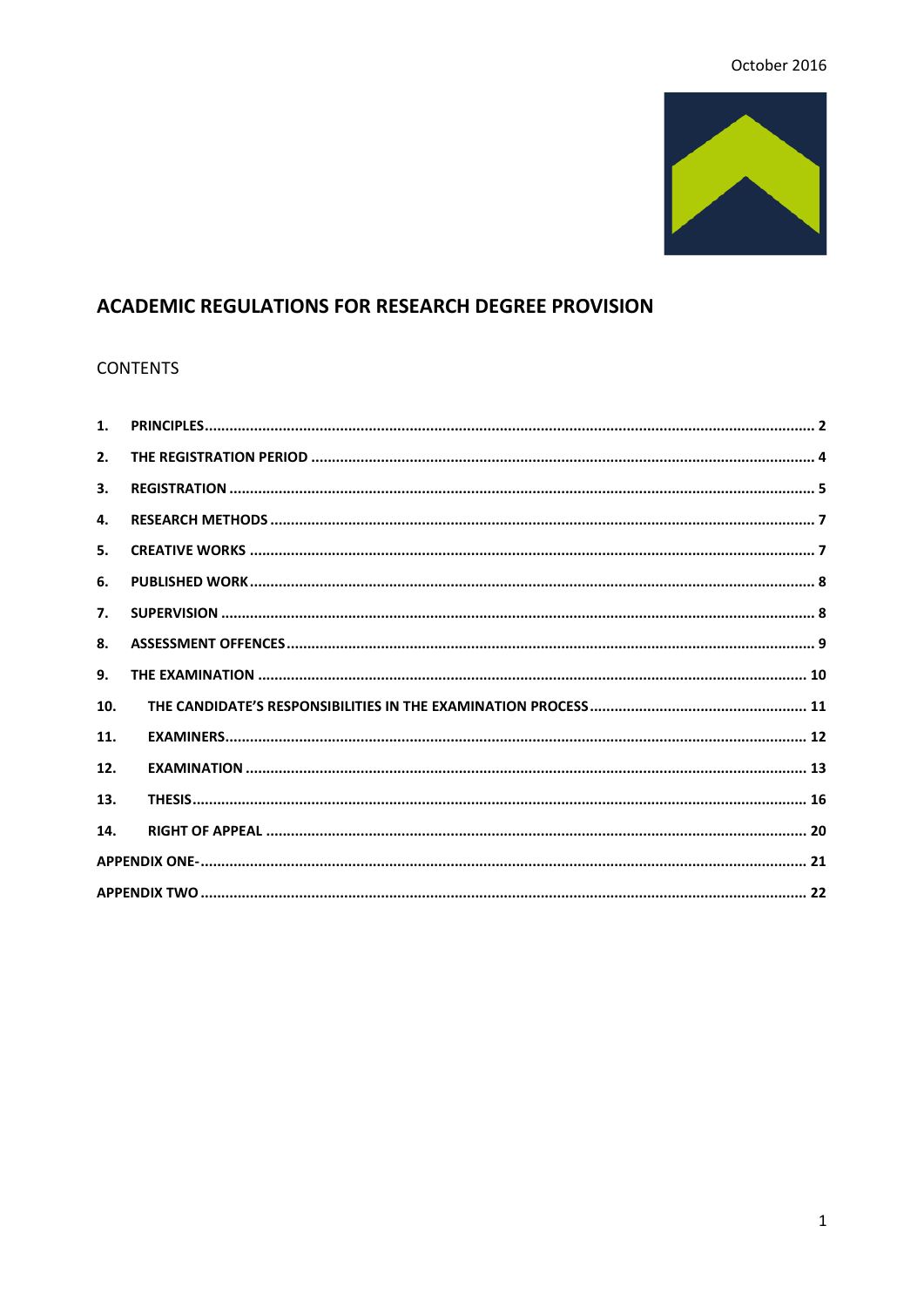## <span id="page-1-0"></span>**1.Principles**

- **1.1.** The University may award the degrees of Master of Arts by Research (MA by Research), Master of Science by Research (MSc by Research), Master of Research (MRes), Master of Philosophy (MPhil), Doctor of Philosophy (PhD), Doctor of Philosophy by Publication (PhD by Publication), Professional Doctorate and European Doctorate to registered candidates who successfully complete approved programmes of supervised research. Students enrolled for any of these programmes shall be considered research students.
- **1.2.** Programmes of research may be proposed in any field of study within the competence of the University, provided that the proposed programme is capable of leading to scholarly work and to its presentation for assessment by appropriate examiners. The written thesis may be supplemented by material in other than written form. All proposed research programmes will be considered for research degree registration on their academic merits and without reference to the concerns or interests of any associated funding body.
- **1.3.** The **MSc by Research** or **MA by Research** may be awarded to a candidate who has successfully completed an approved programme requiring completion of taught elements and whose thesis represents an independent contribution to knowledge. The thesis should demonstrate the investigation and evaluation or critical examination of an approved topic over a period normally of not less than 12 months of full-time study, or equivalent period of part-time study. The candidate must present a thesis for assessment and be prepared to defend it by viva voce examination, or other approved alternative examination, to the satisfaction of the examiners. If both examiners produce individual reports to indicate that the thesis is of sufficient strength not to warrant a viva voce examination, the oral (or other approved alternative) examination may be dispensed with.
- **1.4.** The **MRes** may be awarded to a candidate who has successfully completed an approved programme requiring completion of taught elements and whose thesis both reflects on research methods and represents an independent contribution to knowledge. The thesis should demonstrate the investigation and evaluation or critical examination of an approved topic. The candidate must present a thesis for assessment and normally be prepared to defend it by viva voce examination, or other approved alternative examination, to the satisfaction of the examiners.
- **1.5.** The **MPhil** may be awarded to a candidate who has successfully completed an approved programme requiring completion of taught elements and whose thesis represents and independent, significant contribution to knowledge. The thesis should demonstrate the investigation and evaluation or critical examination of an approved topic, together with an understanding of research methods appropriate to the chosen field. The candidate must present a thesis and defend it by viva voce examination, or approved alternative examination, to the satisfaction of the examiners.
- **1.6.** The **PhD** may be awarded to a candidate who has successfully completed a programme of scholarly research and whose thesis represents an independent, significant and original contribution to knowledge, or who has completed an integrated programme of study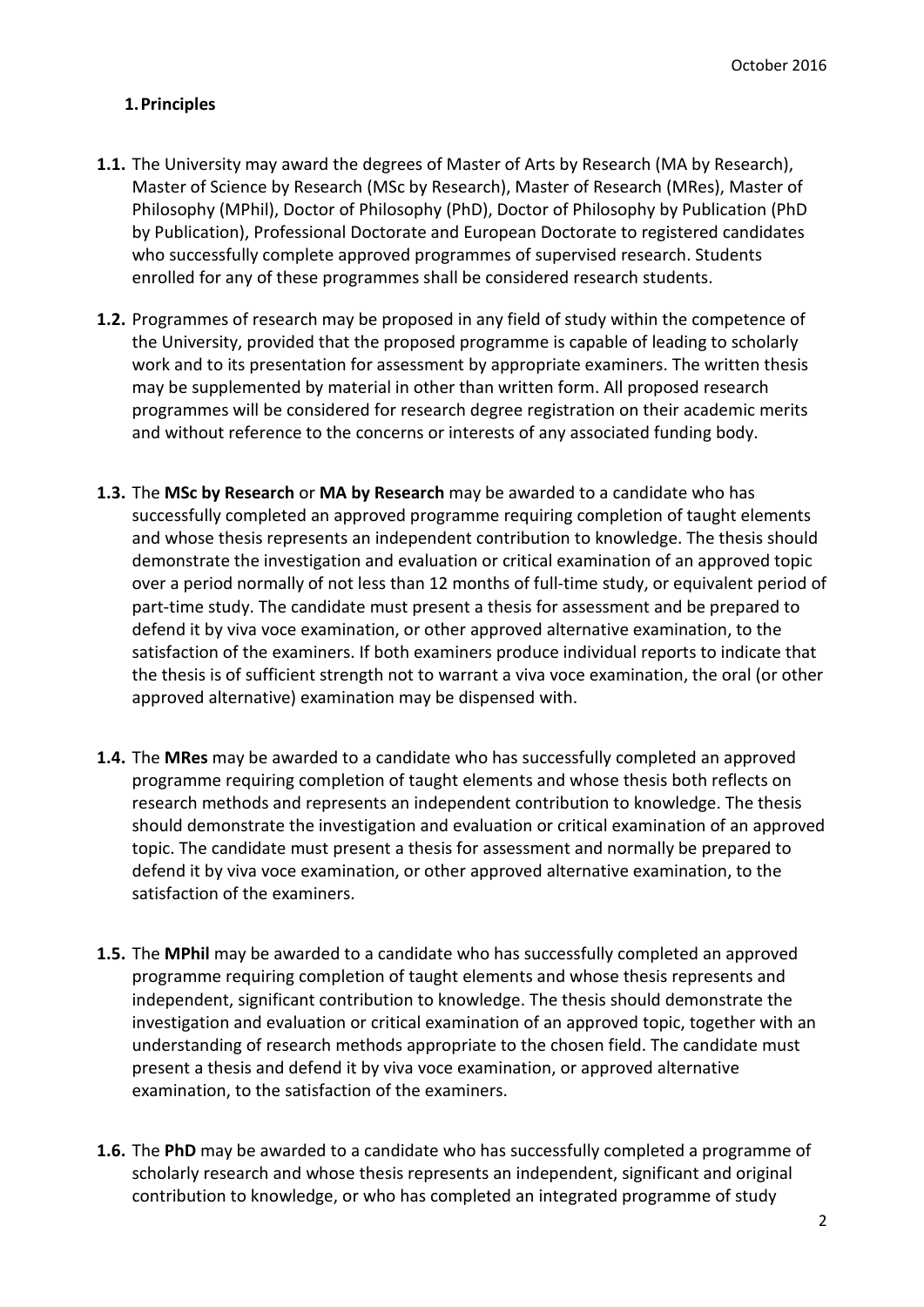comprising advanced instructions as well as scholarly research demonstrated by thesis. The thesis should demonstrate the investigation and evaluation or critical evaluation of an approved topic, together with an understanding of research methods appropriate to the chosen field. The candidate must present a thesis and defend it by viva voce examination, or approved alternative examination, to the satisfaction of the examiners. The work, or elements of it should be worthy of publication, or may include a proportion of published work.

- **1.7.** The University will accept enrolments from suitable applicants for registration to complete a doctoral degree by previously published research. The **PhD by Publication** may be awarded to a candidate where the submission consists of previously published research of doctoral standard and the accompanying critical reflection and commentary on the submitted publications demonstrates their independent, significant and original contribution to knowledge and scholarly research.
- **1.8.** An appropriately titled **Professional Doctorate** may be awarded to a candidate who has successfully completed an approved programme requiring completion of taught elements at advanced level and supervised, independent research of clear value, relevance and application to a defined area of professional practice, concluded by the submission of a thesis to be examined by viva voce examination, or approved alternative examination, at Doctoral level.
- **1.9.** The **European Doctorate** may be awarded to a candidate who has successfully completed a programme of scholarly research and whose thesis represents an independent, significant and original contribution to knowledge, or who has completed an integrated programme of study comprising advanced instruction as well as scholarly research demonstrated by thesis. The thesis should demonstrate the investigation and evaluation or critical examination of an approved topic, together with an understanding of research methods appropriate to the chosen field. The candidate must always present a thesis written in English for this award. The thesis, however, should have been prepared as a result of a research period in another European country (normally 4 months) and the thesis must have been reviewed by 2 academics from 2 different European countries. The candidate must defend the thesis by viva voce examination, or approved alternative examination, to the satisfaction of the examiners. The work, or elements of it should be worthy of publication, or may include a proportion of published work.
- **1.10.** Each award title incorporating taught elements has regulations for the taught components that comply with the University's Academic Regulations for Taught Provision and further information of their operation can be found [here.](http://www.glos.ac.uk/docs/download/Business/academic-regulations-for-taught-provision.pdf)
- **1.11.** Co-operation with industrial, commercial, professional or research establishments may be undertaken for the purposes of research leading to research degree awards. Cooperation may be formalised with one or more bodies external to the University; such bodies are referred to as collaborating establishments. Formal collaboration will normally involve the candidate's use of facilities, data or other resources, including advice and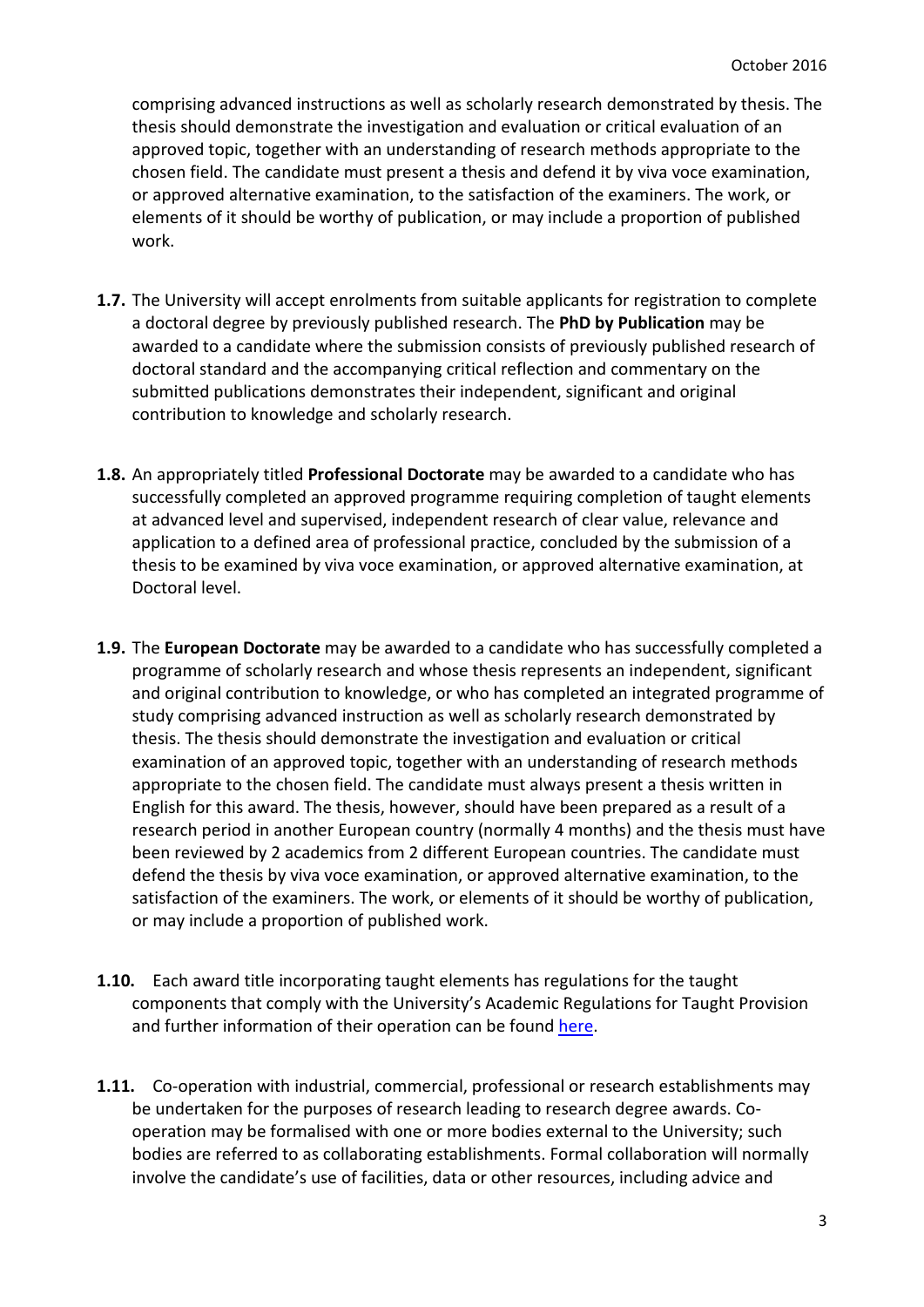supervision, which are provided jointly by the University and the collaborating establishments.

## <span id="page-3-0"></span>**2. The registration period**

**2.1.** The minimum and maximum periods of registration should normally be as follows:

| <b>Degree</b>                    | <b>Minima</b> | <b>Maxima</b> |  |  |
|----------------------------------|---------------|---------------|--|--|
| MSc or MA by Research (Level 7)  |               |               |  |  |
| full-time                        | 12 months     | 24 months     |  |  |
| part-time                        | 18 months     | 36 months     |  |  |
| MRes (Level 7)                   |               |               |  |  |
| full-time                        | 12 months     | 24 months     |  |  |
| part-time                        | 18 months     | 36 months     |  |  |
| MPhil (Level 7)                  |               |               |  |  |
| full-time                        | 18 months     | 36 months     |  |  |
| part-time                        | 30 months     | 60 months     |  |  |
| PhD (Level 8)                    |               |               |  |  |
| full-time                        | 36 months     | 48 months     |  |  |
| part-time                        | 48 months     | 84 months     |  |  |
| Professional Doctorate (Level 8) |               |               |  |  |
| Full-time                        | 36 months     | 48 months     |  |  |
| Part-time                        | 48 months     | 84 months     |  |  |
| European Doctorate (Level 8)     |               |               |  |  |
| <b>Full Time</b>                 | 36 months     | 48 months     |  |  |
| Part Time                        | 48 months     | 84 months     |  |  |

**2.2.** A candidate must pay such fees for their programme of study as shall be determined by the University. Further information on the University Fees Policy can be found [here](http://www.glos.ac.uk/life/finance/Pages/fees.aspx)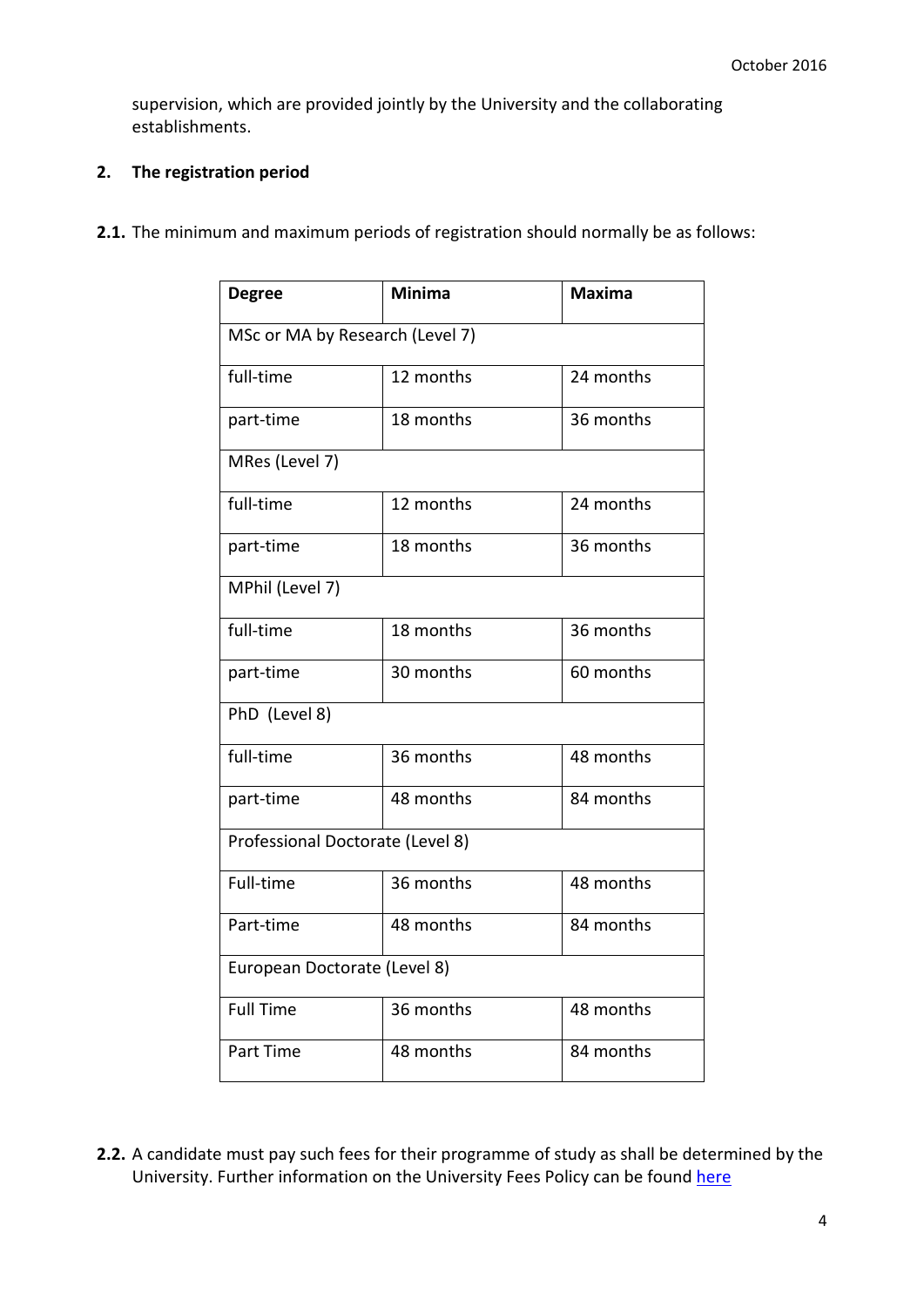- **2.3.** A candidate must submit the thesis before the expiry of the maximum period of registration.
- **2.4.** Where a candidate is prevented, by ill-health or other good cause, from making progress with the research, s/he may de-register for a specific period, for not less than 3 months and not more than one year. Candidates may request de-registration beyond one calendar year, but this must be supported by the School.
- **2.5.** Candidates who have been awarded a fixed term funded studentship must ensure that a period of deregistration is permitted under the terms of their contract. It is the student's responsibility to check their eligibility, including any limitations on number or duration of deregistration periods, before submitting their request.
- **2.6.** Candidates may apply for an extension in exceptional circumstances to extend the period of registration beyond the maximum period, for not less than 1 month and not more than one year.
- **2.7.** Candidates successfully upgrading to a new award will have the period spent on studying for the initial award incorporated into the minimum and maximum submission dates for the new award.
- **2.8.** Where a candidate applies to change from full-time to part-time study or vice versa, the minimum and maximum registration periods should be calculated on a pro rata basis (one month full-time study will be counted as 1.5 months of part-time study). Please note that a change cannot be made if it means that the maximum period of registration for that mode or study is exceeded.
- **2.9.** Where the submission consists of pre-published material accompanied by a critical reflection and commentary on the submitted publications and their contribution to knowledge and research methods appropriate to the discipline, the period of registration may be shortened. The registration period must not be less than 12 months full-time and 24 months part-time study.

## <span id="page-4-0"></span>**3. Registration**

- **3.1.** The University Research Committee (URC) delegates its powers to the University Research Degrees Committee (URDC) to note and approve examination arrangements, examination reports, and awards of research students in the University.
- **3.2.** URDC retains oversight of the approval of research degree projects, upgrade of registration, supervision and change of supervision and change in mode or programme of study of research students in the University.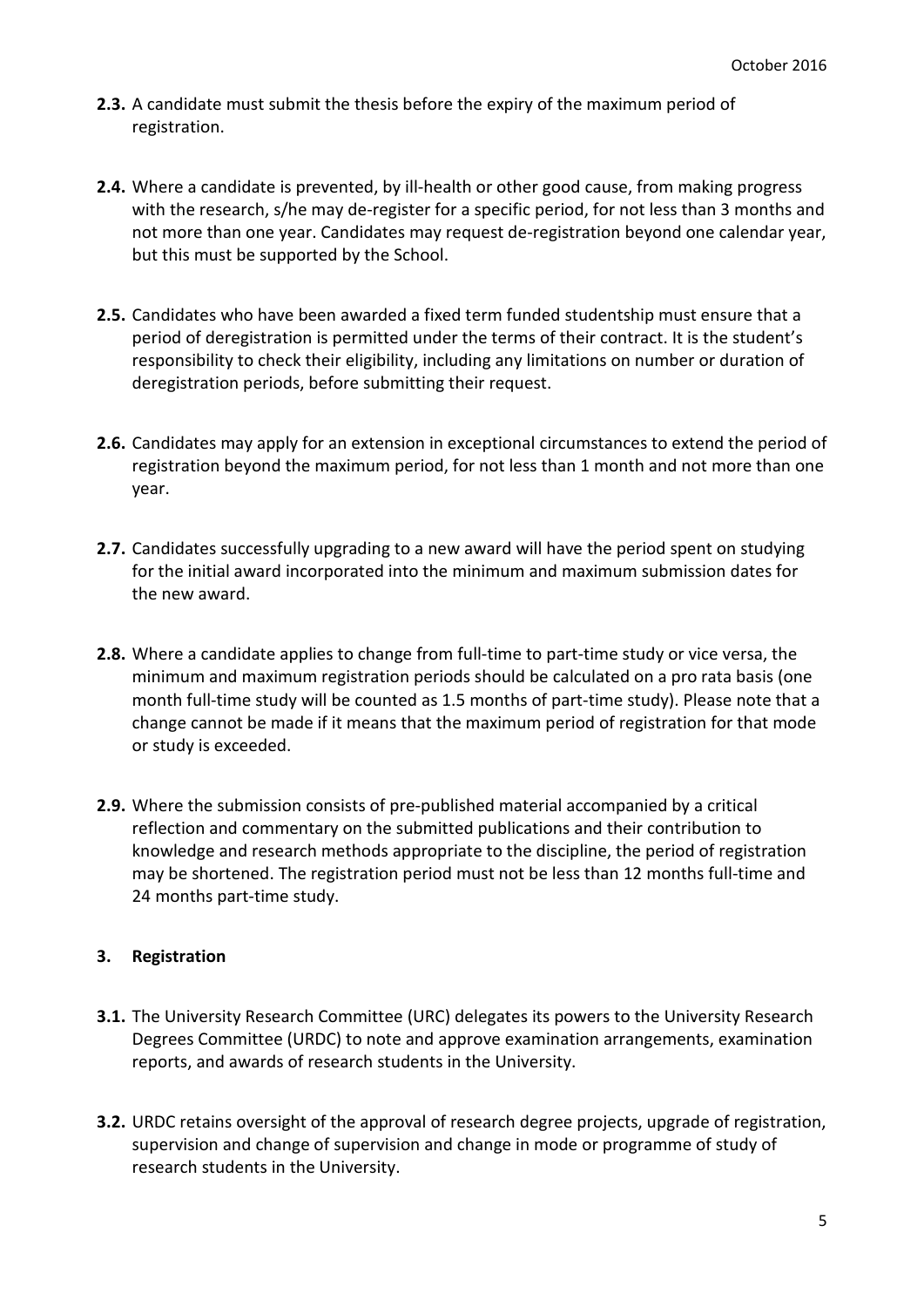- **3.3.** An application should not be approved unless:
	- a) The candidate is suitably qualified;
	- b) The candidate is embarking upon a feasible research programme;
	- c) Supervisory expertise and capacity is available and likely to be sustained; and
	- d) The University is able to provide appropriate facilities and research environment for the conduct of scholarly research in the area of the research programme.
- **3.4.** An applicant for registration for a research Master's degree should normally hold a first class or upper second class Honours degree or a qualification that is regarded by the University as equivalent to such an Honours degree.
- **3.5.** An applicant for direct registration for Doctor of Philosophy should normally hold a Master's degree in a discipline relevant to the proposed research.
- **3.6.** An applicant for a Professional Doctorate should normally hold a Master's degree in a cognate area, or a Bachelor's degree in a cognate area *plus* at least two years' professional practice, or be capable of otherwise demonstrating professional competence of high standing in the area of the research.
- **3.7.** The candidate must demonstrate sufficient command of the English language to complete the programme of work satisfactorily and to prepare and defend a thesis in English. The candidate should have achieved IELTS 6.5 overall with no less than 6.0 in writing and 5.5 in any other band.
- **3.8.** Candidates may register on a full-time or part-time basis.
- **3.9.** On occasion applications may be approved from a person proposing to work largely outside the UK, provided that the following criteria are met:

a) There is satisfactory evidence of the adequacy of the support and facilities available for the research both in the University and abroad, for example through the designation of an appropriate collaborating institution outside the UK.

b) The supervisory arrangements enable frequent and substantial contact between the candidate and the first and second supervisor;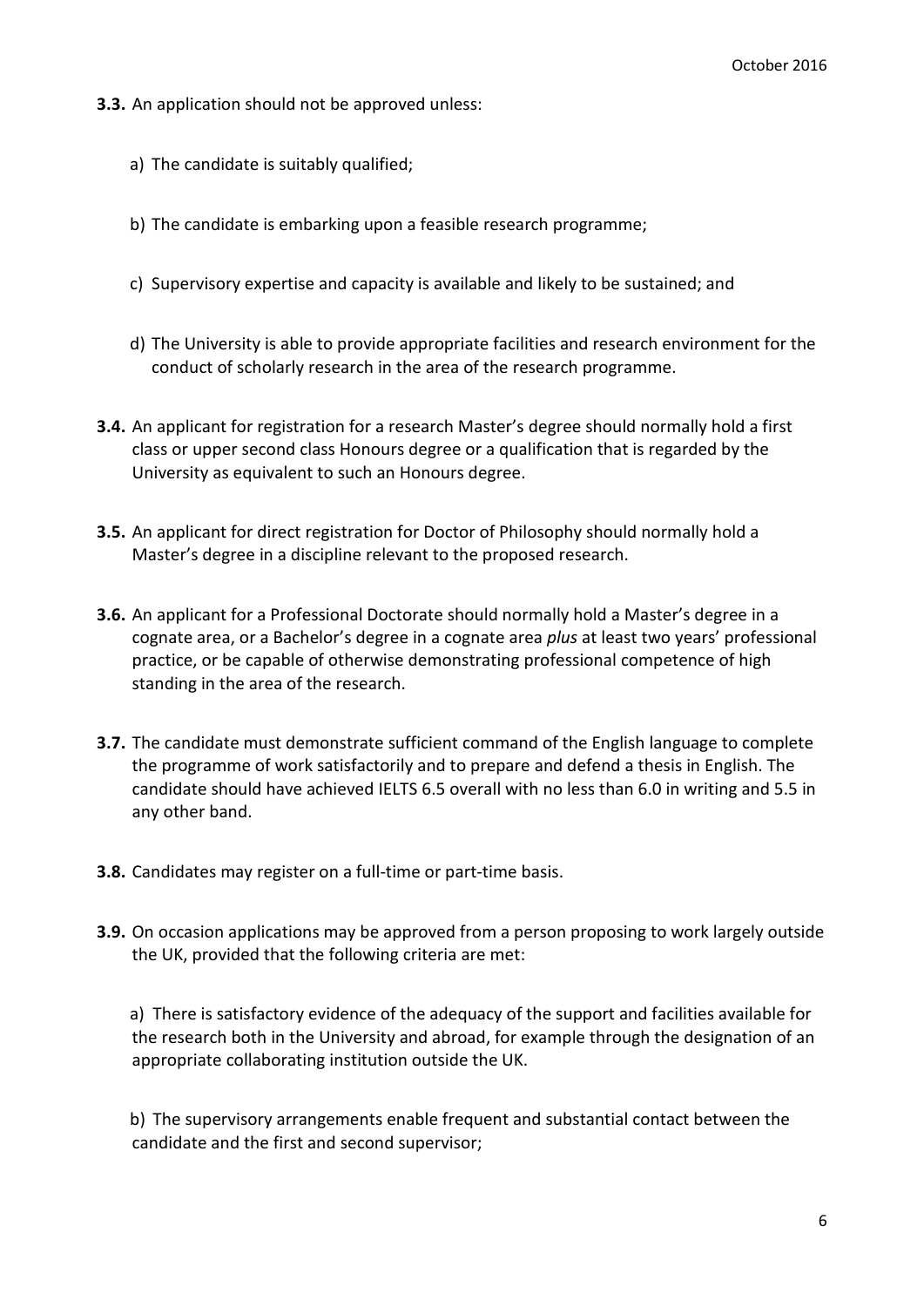c) Personal contact between the student and first supervisor must be sufficiently frequent for the first supervisor to have continuing confidence in the candidate's progress.

- **3.10.** A candidate may apply to upgrade their award in the following ways:
	- a) Master of Science by Research or Master of Arts by Research to Master of Philosophy or Doctor of Philosophy;
	- b) Master of Philosophy to Doctor of Philosophy;
- **3.11.** A candidate may apply to upgrade when all mandatory research modules (or agreed equivalent programme) have been satisfactorily completed and the supervisory team has deemed that s/he has made sufficient progress on the research to provide evidence of its potential development towards the intended award.
- **3.12.** A candidate who is registered for any higher award and who is unable to complete the approved programme of work may, at any time prior to submission of the thesis for examination, apply to URDC to convert the registration to an appropriate lower award, provided that the registration period for the lower award has not been exceeded.
- **3.13.** Where there is a requirement for the thesis to remain confidential for a period of time after completion of the work, application for approval should normally be made at the time of RD1 approval. The period approved should normally not exceed two years from the date of the viva voce examination.
- **3.14.** An RD1 Approval of Research Degree Project shall not be considered for approval more than three times.

#### <span id="page-6-0"></span>**4. Research methods**

**4.1.** Those candidates who do not already possess a Master's degree that includes relevant research methods training at an advanced level are required to satisfactorily complete a programme of research methods training. Normally this will consists of the two research degree modules MR401 (Philosophy and Approaches of Research) and MR402 (Methodologies and Methods) or suitable alternative approved at the admission stage. The research methods programme should offer the candidate both generic and specific skills and knowledge necessary for the pursuit of the proposed research.

## <span id="page-6-1"></span>**5. Creative works**

**5.1.** Candidates may undertake a programme of research in which the candidate's own creative work forms, as point of origin or reference, a significant part of the intellectual enquiry.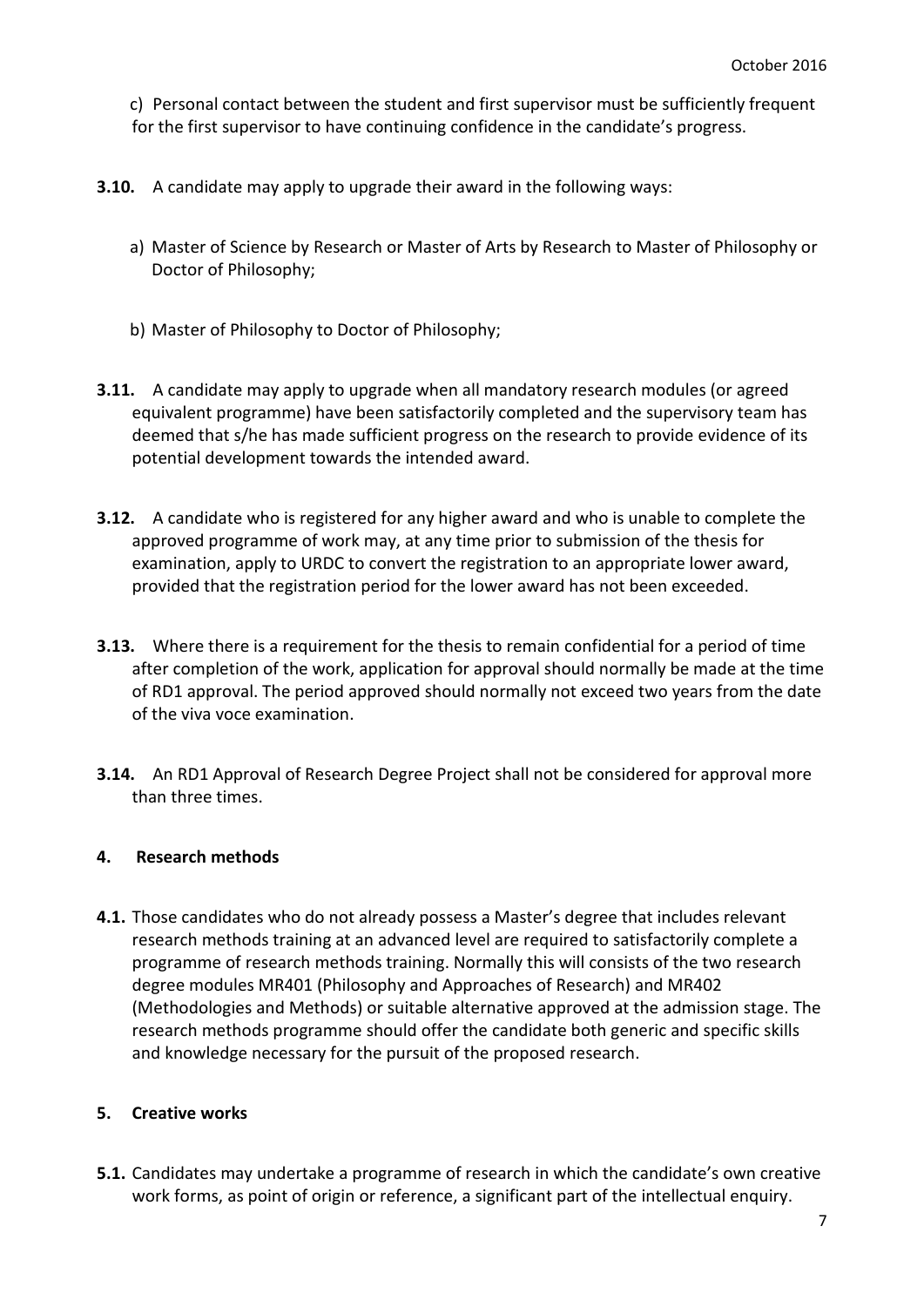Such creative work must have been undertaken as part of the registered research programme. In such cases, the presentation and submission may be partly in other than written form.

- **5.2.** The creative work must be clearly presented in relation to the argument of a written thesis and set within its relevant theoretical, historical, critical or design context. The thesis must itself conform to the usual scholarly requirements and be of the appropriate length (see Section 13).
- **5.3.** The final submission must be accompanied by some permanent record (for example DVD, video, photographic record) of the creative work, which should, where practicable, be bound with the thesis or included in a digital submission.

#### <span id="page-7-0"></span>**6. Published Work**

- **6.1.** Candidates may undertake a programme of research in which the candidate's own published work forms, as a point of origin or reference, a significant part of the intellectual enquiry.
- **6.2.** Any joint publications that are included in the thesis must include a statement of contribution agreed with and signed by co-authors in the appendices to the thesis.
- **6.3.** The published work must be clearly presented in relation to the argument of a written commentary and set within its relevant context. The commentary must itself conform to the usual scholarly requirements and be of the appropriate length.

## <span id="page-7-1"></span>**7. Supervision**

- **7.1.** For each research degree candidate, the School within which the research will be based will approve the appointment of a supervisory team. One supervisor, who must be a member of the University staff, should be designated the first supervisor and the other(s) the second supervisor(s). A second supervisor may be external to the University.
- **7.2.** The first supervisor has responsibility for supervising the candidate on a regular and frequent basis agreeing an adequate record of actions and plans with the student. There must be sufficient frequent personal contact between the student and the first supervisor to enable the first supervisor to assess and confirm the candidate's progress. The first supervisor is also responsible for the recording of student monitoring data for Tier 4 visa students.
- **7.3.** Individual supervisors will normally not supervise more than 8 research students at any one time unless they are highly experienced and have sufficient time allocated to them to do so.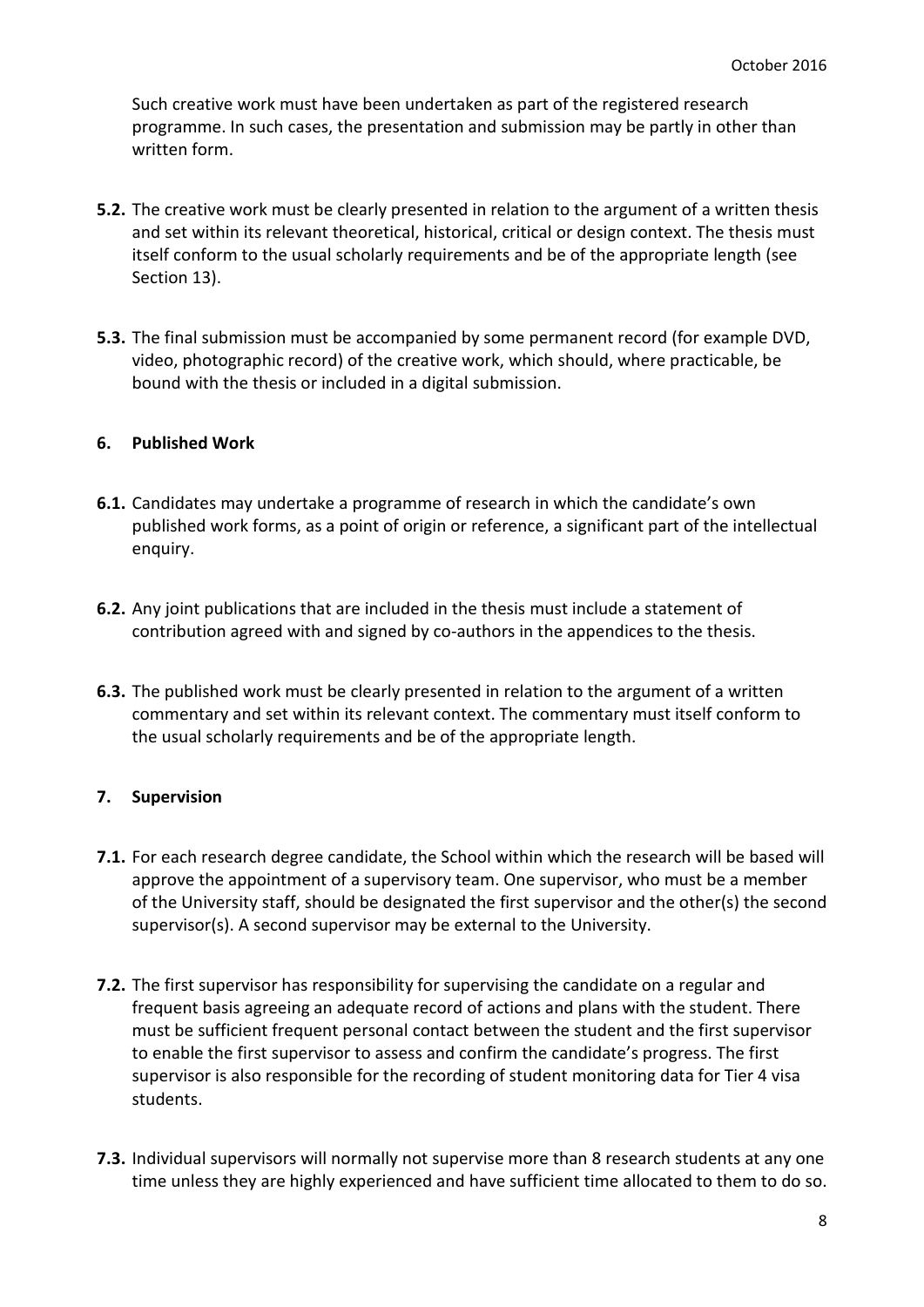**7.4.** Ultimate responsibility for progress on the research degree programme resides with the candidate who must ensure that satisfactory progress is made at all times against targets set in supervision.

#### <span id="page-8-0"></span>**8. Assessment Offences**

- **8.1.** A student's work submitted for assessment is expected to be their own. Practices that compromise this principle are defined [here](https://infonet.glos.ac.uk/departments/registry/committees/fasqc-as/papers/25/fasqc_as_75_14%20assessment%20offences%20definitions.pdf)
- **8.2.** If assessment offences are suspected for work completed for taught elements of research degrees then the procedures relating to these are covered by the University's Academic Regulations for Taught Provision, which can be found [here](http://www.glos.ac.uk/docs/download/Business/academic-regulations-for-taught-provision.pdf)
- **8.3.** If the supervisory team suspects that formative work (produced during the preparation of the thesis but not prepared for assessment on a taught module) includes practices that compromise the principle that the student's work is expected to be their own (as per the definitions linked to in paragraph 8.1), this must be reported to the relevant PGR Lead. The PGR Lead shall nominate an interview panel to meet with the student and the supervisory team to determine whether the work shall be deemed not to be their own. If the student's work is not deemed to be their own, the work will be considered within the category of "errors of attribution" or "assessment offences".
- **8.4.** The panel will normally be chaired by the PGR Lead. Where the PGR Lead is also the supervisor of the candidate concerned, another experienced supervisor should be nominated to act as Chair. No member of the interview panel should be involved in the consideration of a case in which s/he has an interest.
- **8.5.** Where "errors of attribution" are found by the nominated panel, a temporal plan should be agreed to rectify the errors and progress towards this must be reviewed at the next Progress Review. The student will be called to a formal interview if any elements of the plan have not been met.
- **8.6.** Where "assessment offences" are found by the nominated panel, the finding should be reported to URDC acting as the Assessment Offences Board of Examiners. If the recommendation that the student has committed an "assessment offence" is upheld there, this finding must be placed on the student's record as a *first offence* and must be taken into consideration in subsequent Joint Annual Progress Reports and progression decisions. If, subsequently, a *second offence* is found, the student will be required to attend a formal interview at a special meeting of the Annual Progression Board and will be required to withdraw from their programme of study and the University.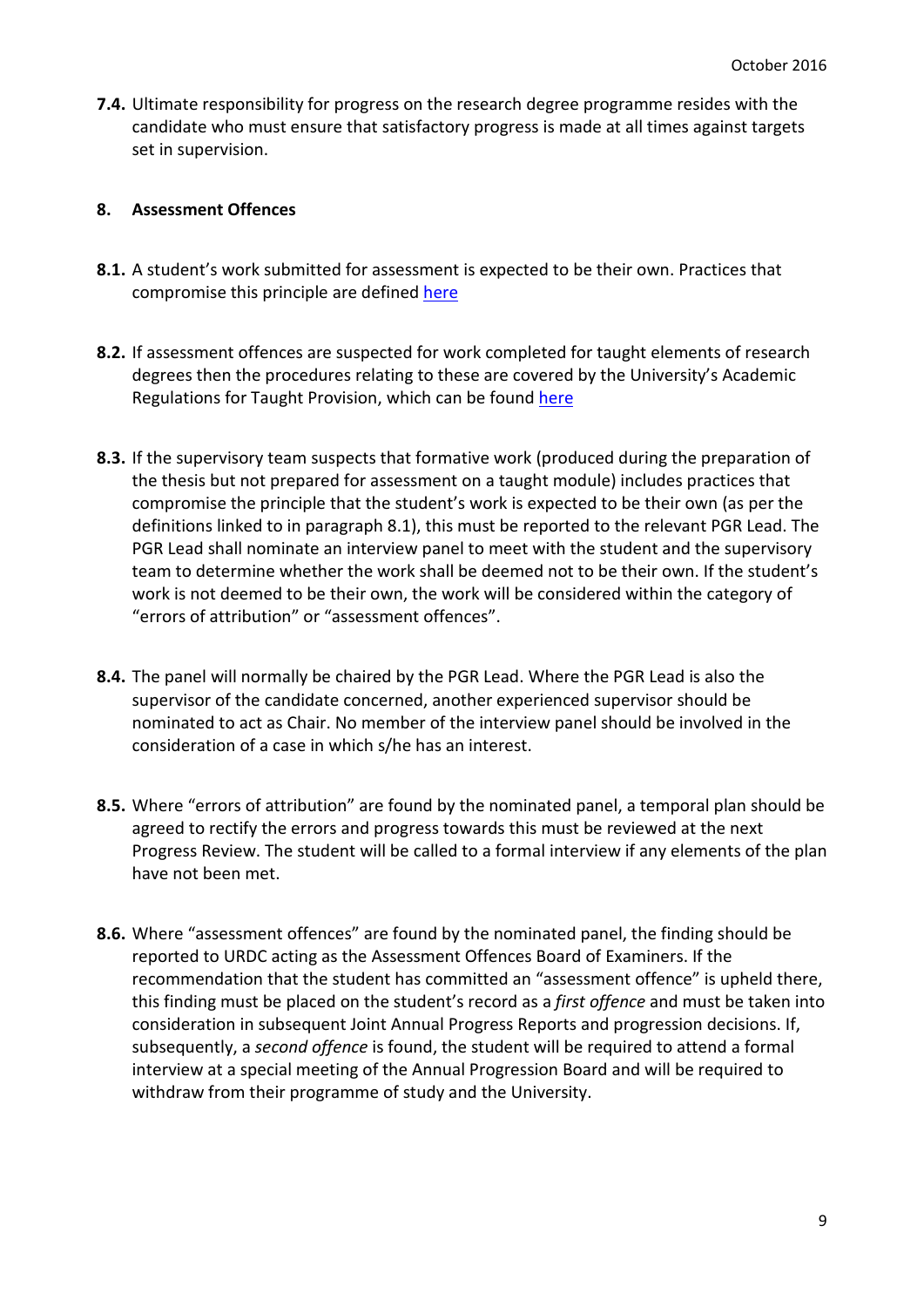## <span id="page-9-0"></span>**9. The Examination**

- **9.1.** The examination may not take place until the examiners and the submission title of the thesis have been approved (RD8 approval). The viva voce examination should normally be completed within 3 months of the formal submission of the thesis for examination, unless there are exceptional circumstances.
- **9.2.** The examination for a research degree should have two stages: first, the candidate's submission of the thesis and the examiners' independent preliminary assessment of it; and second, the defence of the thesis by viva voce or approved alternative examination. In the case of the MA/MSc by Research and the MRes, where the Examiners' independent preliminary assessments agree that the thesis reaches the required standard for the intended award, they may recommend that the viva voce is dispensed with.
- **9.3.** A candidate should normally be examined orally on the programme of work and on the field of study in which the programme lies.
- **9.4.** Where valid reasons are presented in advance that the candidate would be seriously disadvantaged if required to undergo a viva voce examination, an alternative form of examination may be approved by URDC. Such approval will not be given on the grounds that the candidate's knowledge of English is inadequate.
- **9.5.** All candidates must attend their viva voce examination or approved alternative. Failure to attend may result in actions up to not being awarded any degree and not being permitted to re-submit the thesis unless independent notice of serious mitigating circumstances is received.
- **9.6.** The viva voce examination should normally be held in the University and must be attended by all examiners. In special circumstances URDC may give approval for the examination and/or resubmission to take place elsewhere.
- **9.7.** In order to assist the use of the most appropriate external examiner, URDC may approve examination arrangements utilising a communication medium such as Skype. In such cases the candidate should be present at the University along with the Chair and internal examiner (or other examiner as approved by URDC). At least one examiner must be present in the University.
- **9.8.** If it is proposed that the examination is held away from the University, the application for examination arrangements must specify the location.
- **9.9.** The candidate's supervisor(s) may, with the permission of the student, be present at the viva voce examination in a non-speaking capacity. Others may, with the permission of the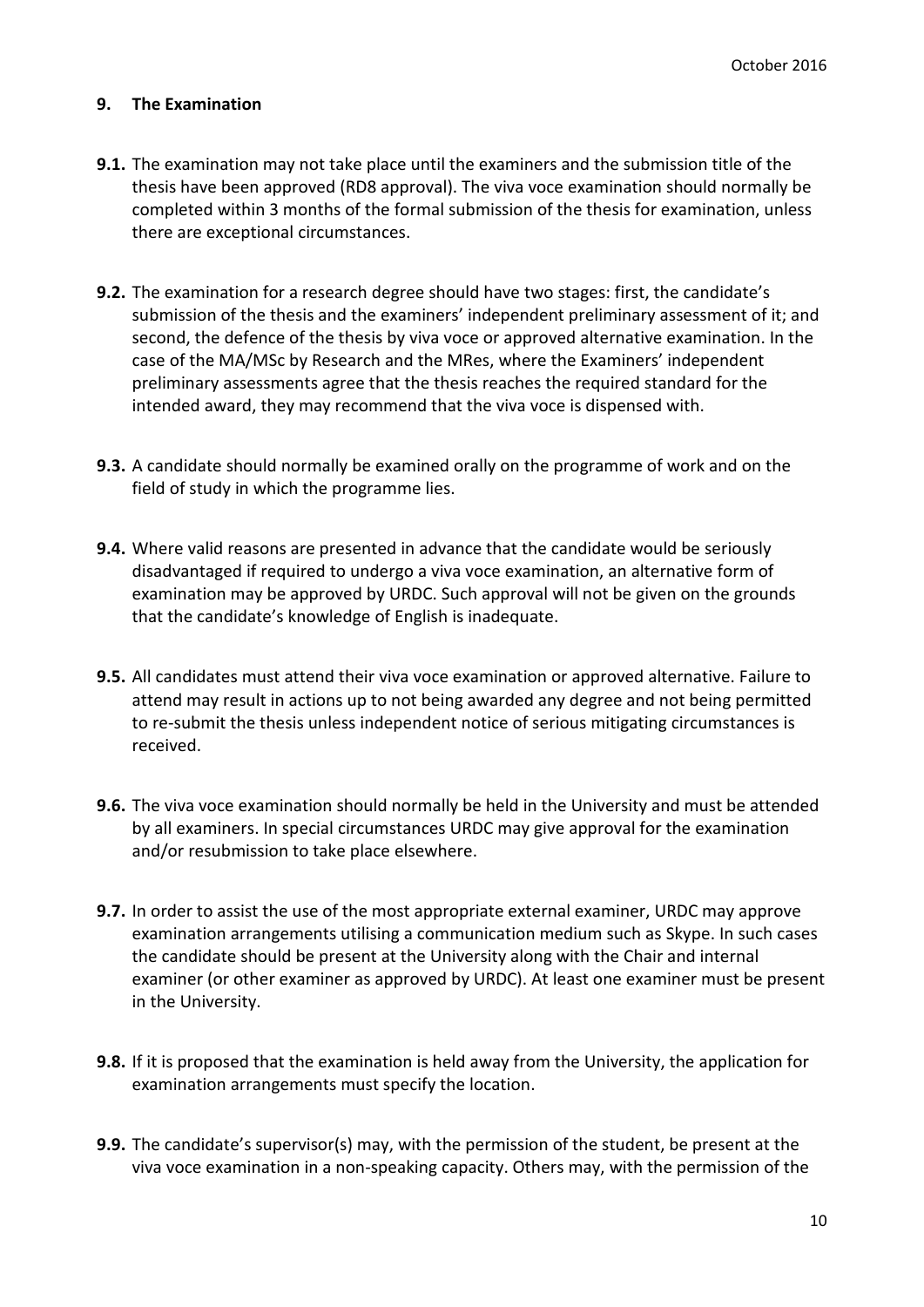candidate and agreement of the examiners, be present at the viva voce in a non-speaking capacity.

- **9.10.** URDC should make a decision based on the reports and recommendation(s) of the examiners in respect of the candidate. The formal power to confer the degree rests with URDC.
- **9.11.** Where evidence of the use of unfair means, such as plagiarism , in the preparation of the thesis comes to light during examination this must be discussed in detail in the joint examination report to assist URDC in its consideration of the matter, if necessary in consultation with the examiners URDC will undertake an investigation and if the use of unfair means is upheld by the investigation panel, they will take appropriate action, which includes failing the thesis with no possibility of re-examination.
- **9.12.** URDC should ensure that all examinations are conducted, and the recommendations of the examiners are presented, wholly in accordance with these regulations. In any instance where URDC is made aware of a failure to comply with all the procedures of the examination process, it may declare the examination null and void, and appoint new examiners.
- **9.13.** The degree of MSc/MA by Research, MRes, MPhil, PhD, PhD by Publication, Professional Doctorate or European Doctorate may be awarded posthumously on the basis of a thesis completed by a candidate, which is ready for submission for examination. In such cases URDC should seek evidence that the candidate would have been likely to have been successful, had a viva voce examination taken place.

## <span id="page-10-0"></span>**10. The candidate's responsibilities in the examination process**

- **10.1.** The candidate should submit one digital copy and a hard copy for each of the approved examiners of the thesis before the expiry of the registration period. The candidate should submit one loose copy of the author's declaration and candidature form (Form RD15) with the thesis:
- **10.2.** The submission of the thesis for examination should be at the sole discretion of the candidate. Although a candidate would normally be unwise to submit the thesis for examination against the advice of the supervisor(s), it is her/his right to do so. The supervisor(s) should record in writing that the thesis has been submitted against advice and submit a copy of this record to both the School PGR Lead and Research Administration Office. The supervisor's agreement to the submission of a thesis does not guarantee the successful outcome of the examination.
- **10.3.** The candidate should satisfy any conditions of eligibility for examination required by the Committee including the successful completion of any mandatory taught modules, or Annual Progress requirements.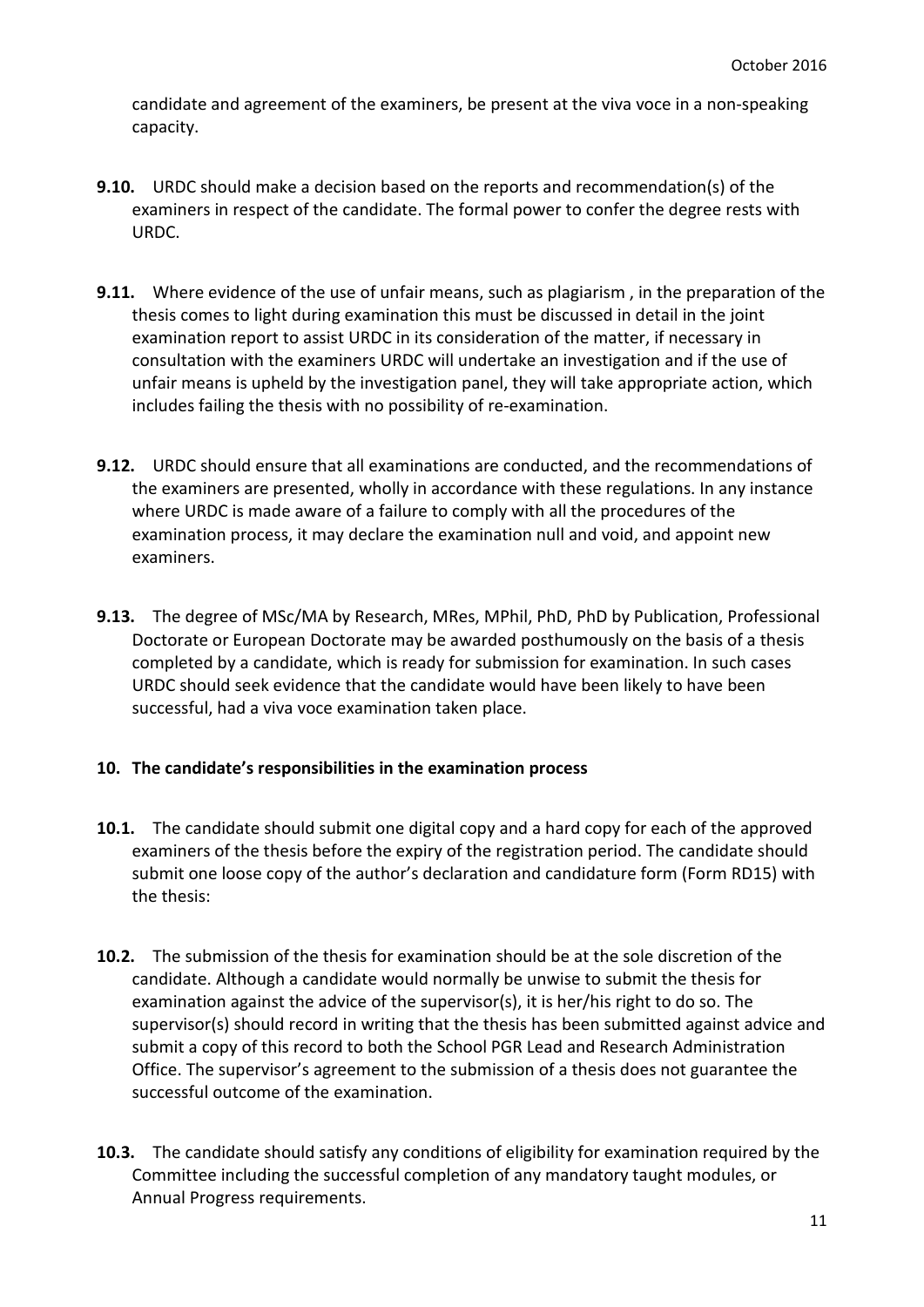- **10.4.** The candidate should take no part in the arrangement of the examination and should have no contact with any of the examiners between the appointment of the examiners and the viva voce examination.
- **10.5.** The candidate should ensure that the thesis format is in accordance with the requirements of the regulations (see section 13 below).

#### <span id="page-11-0"></span>**11. Examiners**

- **11.1.** A candidate should be examined initially by at least two and normally not more than three examiners, of whom at least one is an external examiner. The first supervisor is responsible for contacting and nominating the examiners, and should consult with the candidate concerning the suitability of the examiners. Should the candidate and supervisor(s) disagree on the proposed appointment of external examiners, the matter will be referred to the Head of Postgraduate Research, and failing resolution, to the University Research Degrees Committee for a final decision.
- **11.2.** Examiners should not be appointed unless experienced in research in the area of the candidate's thesis. At least one examiner should also have experience of examining at least two candidates at the level of award being sought.
- **11.3.** An independent internal examiner shall be defined as an examiner who is:
	- a) A member of staff of the University, but not a member of the supervisory team; or
	- b) A member of staff of the candidate's collaborating establishment, but not a member of the supervisory team.
- **11.4.** Where the candidate is on the permanent staff of the institution no member of staff may serve as an examiner.
- **11.5.** The internal examiner should not:
	- a) Have/have had any significant collaboration with the candidate nor have given any substantive advice to the candidate on his/her research (except in the case of a resubmitted thesis).
- **11.6.** The external examiner should not: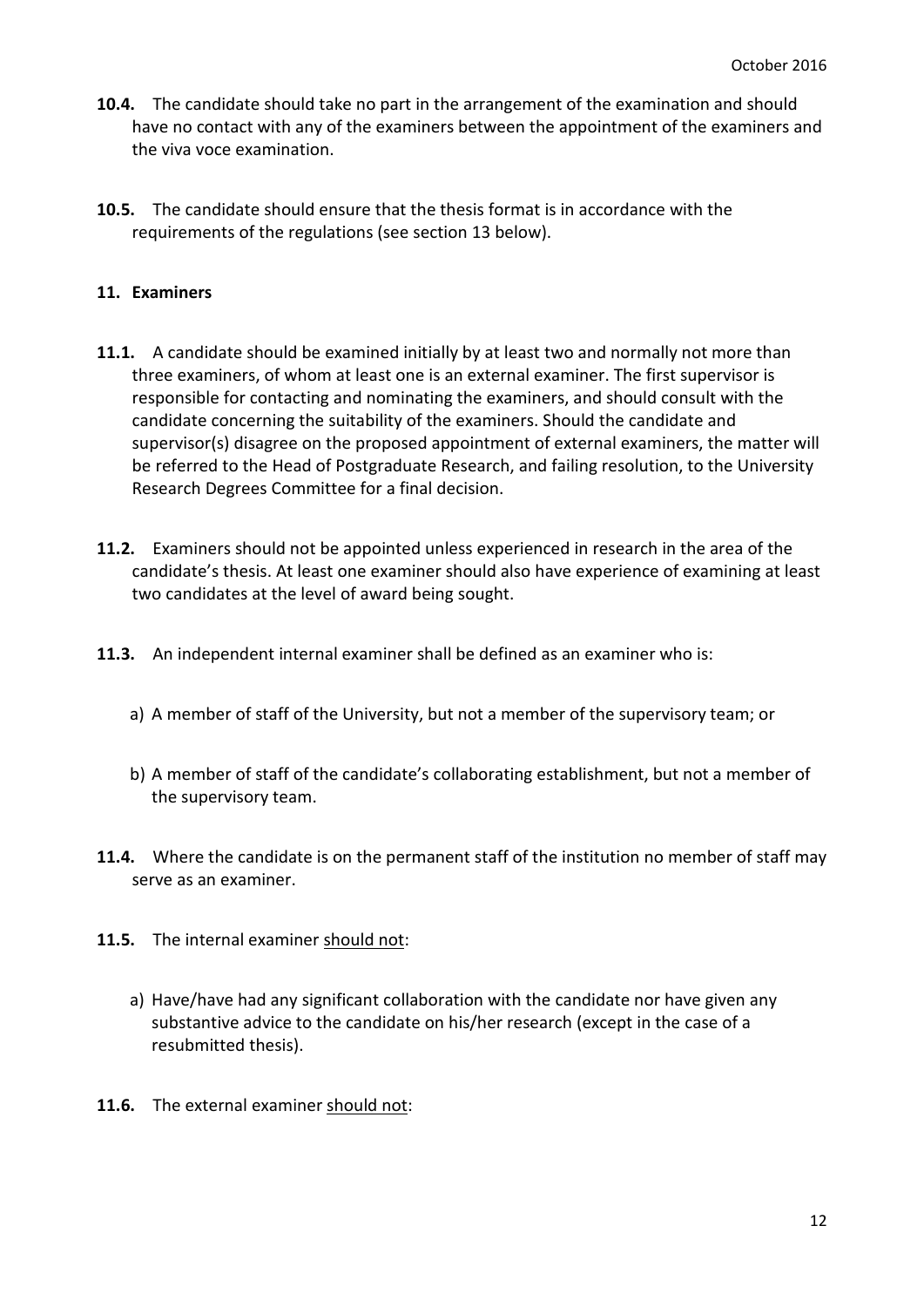- a) Have/have had any significant collaboration with the candidate nor have given any substantive advice to the candidate on his/her research (except in the case of a resubmitted thesis);
- b) Be either a current or former member of staff, governor or near relative of a member of staff of the University of Gloucestershire, unless at least 3 years have elapsed since s/he relinquished the post;
- c) Be a former higher degree student of the University of Gloucestershire or of any of the supervisors at another higher education institution, unless at least 3 years have elapsed since the degree was conferred;
- d) Normally be invited on a regular basis (more than once every 2 years) to examine research degrees at the University of Gloucestershire;
- e) Show evidence of reciprocal examining arrangements to an extent that could encourage unprofessional, biased assessment.
- **11.7.** No candidate for a research degree should act as an examiner.
- **11.8.** The University shall determine and pay the fees and expenses of the external examiners.

## <span id="page-12-0"></span>**12. Examination**

- **12.1.** Each examiner must read and examine the thesis and submit an individual preliminary report on it to the School.
- **12.2.** The preliminary reports will indicate whether the thesis is of a sufficient standard to go forward for viva voce or other approved alternative examination, or in the case of the MA/MSc by Research or MRes, whether the thesis is of a sufficient standard for the viva voce to be dispensed with.
- **12.3.** The preliminary reports should either indicate an agenda for discussion in the viva voce examination or form the basis for the compilation of a joint report by examiners in cases where the viva voce examination is to be dispensed with.
- **12.4.** In the case of the MPhil, PhD and the Professional Doctorates, the preliminary report should be sent to the relevant School at least 7 working days before any viva voce examination is due to be held.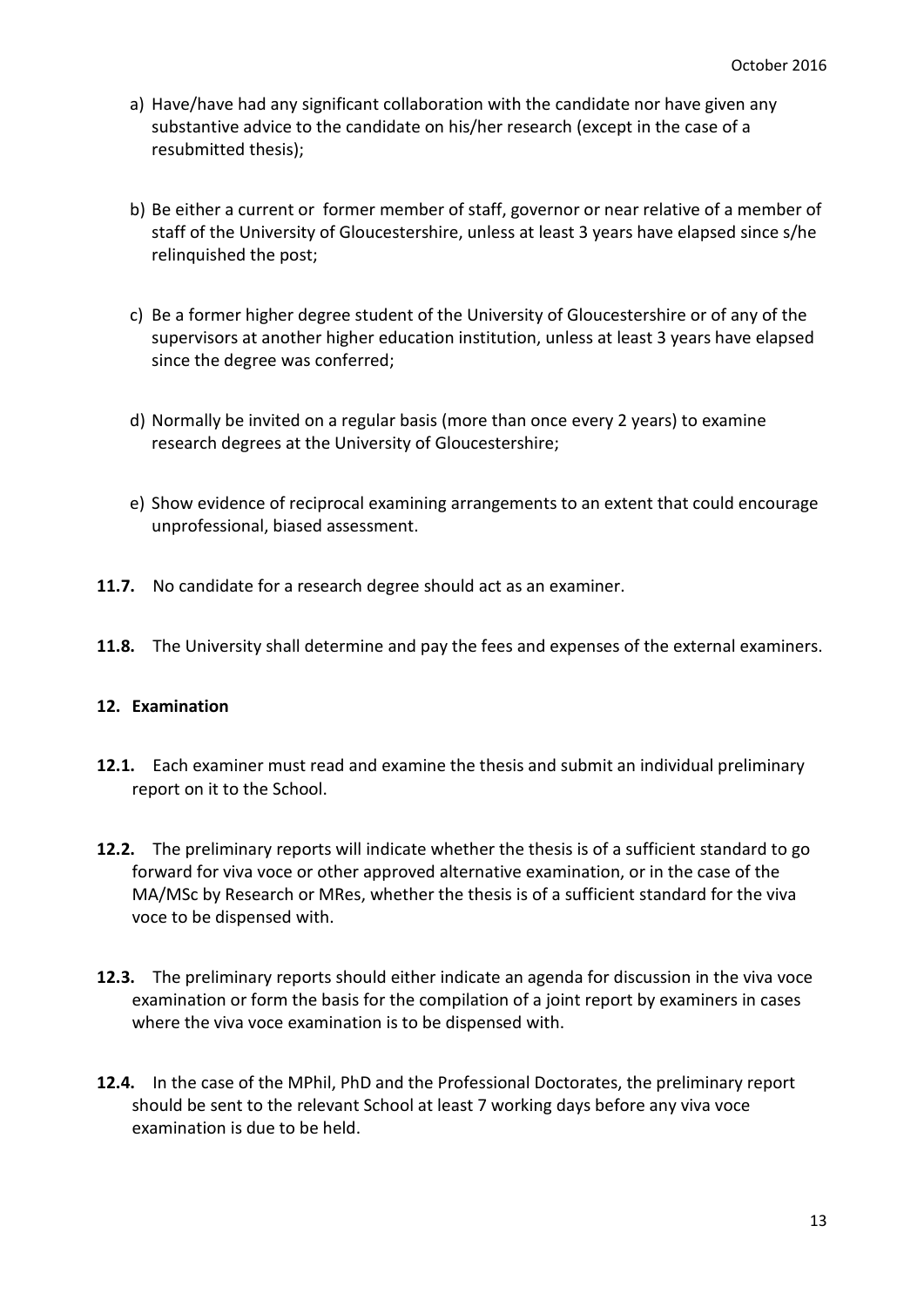- **12.5.** In the case of the MA/MSc by Research and MRes, the preliminary report should be sent to the relevant School at least 14 working days before the proposed viva voce.
- **12.6.** The examiners cannot recommend that a candidate fail outright without holding a viva voce examination or other approved alternative examination. However, where both preliminary reports are of the opinion that the thesis is so unsatisfactory that there would be no useful purpose in conducting a viva voce examination, they may recommend that the oral examination be postponed and return the thesis for further work. In such exceptional cases the examiners must provide the URDC with written guidance for the candidate concerning the deficiencies of the thesis. The student will be advised of the decision of URDC and the guidance of the examiners. The revised thesis must be submitted within 12 months of the meeting date of the committee. The revised submission will count as a first examination.
- **12.7.** Following the viva voce or other approved examination, the examiners should prepare a joint report that must be sufficiently detailed to enable URDC to make a well-founded decision about the award. A summary of the report may be made available to the student and only if the examiners have agreed upon an unequivocal recommendation. They should make it clear to the candidate at the end of the viva voce examination that their joint report is their recommendation, but that the final decision on the award rests with URDC.
- **12.8.** The report should make one of the following recommendations. That:
	- a) The candidate be awarded the degree unconditionally;
	- b) The candidate be awarded the degree subject to the correction of typographic and similar errors to the satisfaction of the first supervisor. Typographic errors or similar may be communicated via an annotated copy of the thesis or through a list in the examination report. Such corrections should be of a scale capable of completion by the candidate within one month of the viva voce;
	- c) The candidate be awarded the degree subject to minor amendments, to the satisfaction of the internal examiner where present or a nominated external examiner if not. In this case the examiners should provide in writing for communication to the candidate by the viva chair a list of the minor corrections by the candidate within three months of the viva voce examination;
	- d) The candidate be awarded the degree subject to major amendment to the thesis to the satisfaction of a nominated examiner. In this case the examiners should provide in writing for communication to the candidate by the viva chair a list of the amendments and corrections required. Corrections should be made within six months of the relevant meeting of URDC;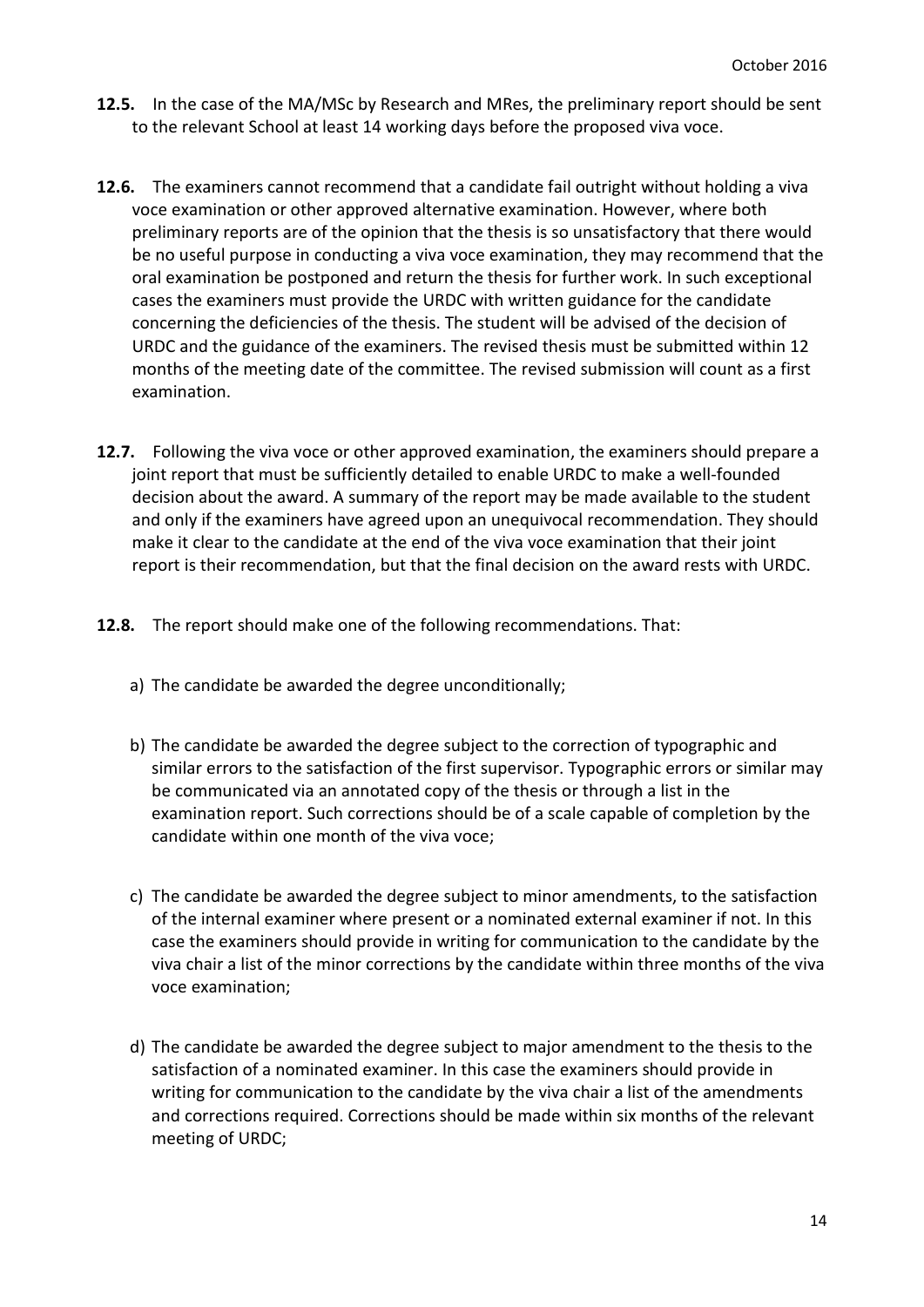- e) The candidate not be awarded the degree, but be permitted to re-submit the thesis in revised form and be re-examined, with or without a viva voce examination. The examiners should recommend resubmission only if there is sufficient evidence of original work and if the amount of further work to be undertaken is not so substantial as to constitute a new thesis. A recommendation should be made concerning the maximum period of time for resubmission, which is normally between 6 and 12 months from the relevant meeting of the URDC;
- f) In the case of a PhD examination, the candidate not be awarded the degree of PhD, but be awarded the degree of MPhil subject to the presentation of the thesis amended as necessary to the satisfaction of the examiners. The amendments should be made within three months of the relevant meeting of URDC

In the case of a Professional Doctorate, the candidate not be awarded the Doctorate but be awarded a lesser award consonant with the assessed work completed and /or thesis submitted.

In the case of an MPhil examination, the examiners may recommend that the candidate not be awarded the degree of MPhil, but be awarded the degree of MSc or MA by Research subject to the presentation of the thesis amended to the satisfaction of the examiners;

- g) The candidate not be awarded any degree and not be permitted to re-submit the thesis. In this case the examiners should prepare an agreed general statement of the deficiencies of the thesis and the reason for their recommendation, which should be submitted to the Research Administration Office for transmission to URDC and subsequently to the candidate;
- h) No recommendation can be made for reasons outlined within the examiner's report. Further investigation will be required to provide a decision based on categories  $a - g$ above.
- **12.9.** One re-examination may be permitted by URDC, subject to the following requirements:
	- a) A candidate who fails to satisfy the examiners at the first examination (including at the viva voce or approved alternative examination, or any further examination required) may, on the recommendation of the examiners, and with the approval of URDC, be permitted to revise the thesis and be re-examined;
	- b) The examiners must provide the candidate, through URDC, with written guidance on the deficiencies of the first submission; and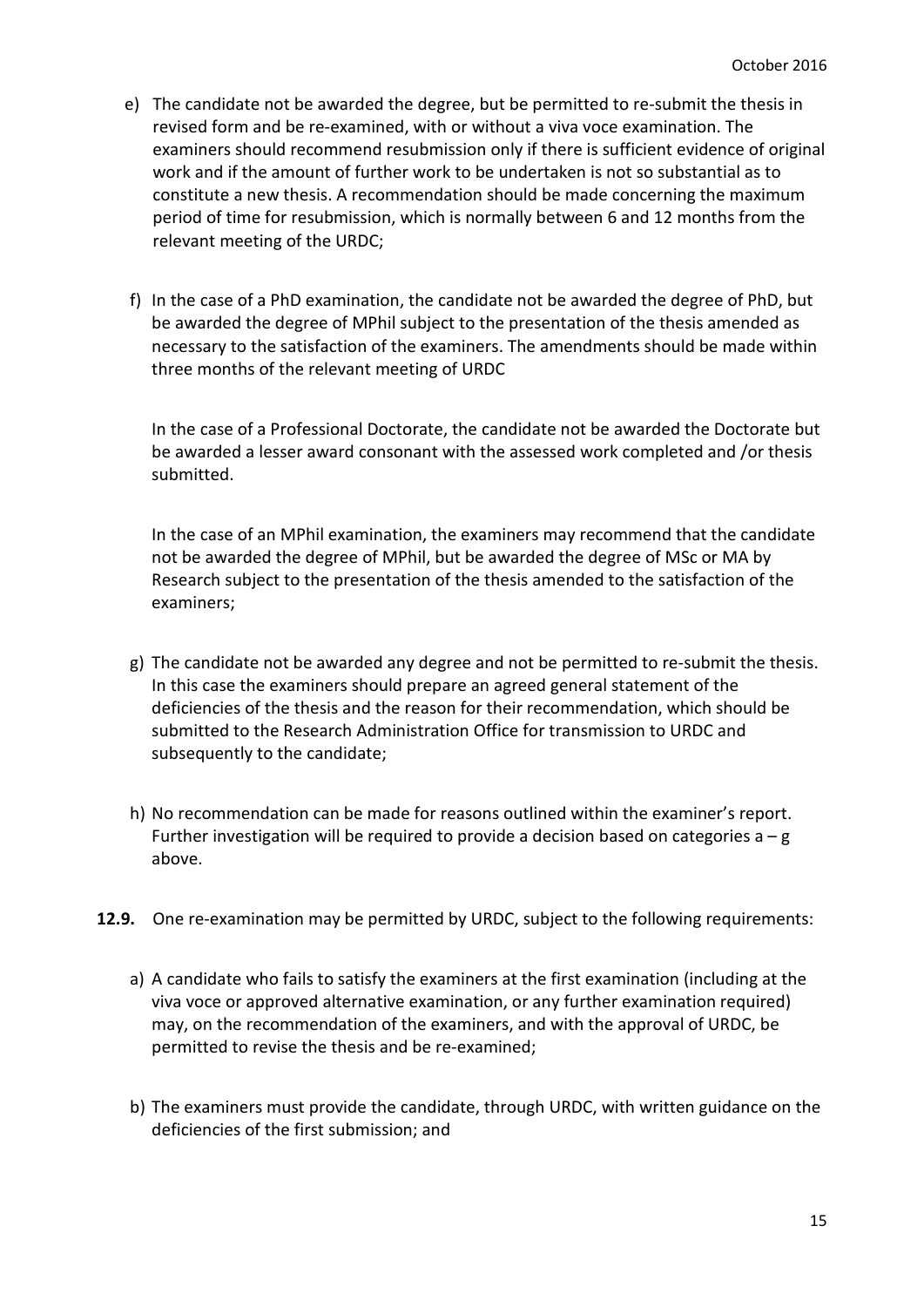- c) The candidate should submit for re-examination normally within the period of one calendar year from the date of the relevant Committee meeting. Where the viva voce examination has been dispensed with, the re-examination should take place within 6 months of the resubmission of the thesis. URDC may, where there are good reasons, approve an extension of this period.
- d) Where the viva voce examination has not been dispensed with for the re-examination, the candidate must attend their viva voce.
- **12.10.** URDC may require that an additional external examiner be appointed for the reexamination.
- **12.11.** On completion of re-examination the examiners should make one of the following recommendations to URDC in accordance with paragraph 12.8, excepting that 12.8.g shall not apply to the re-examination.
- **12.12.** Where the examiners' recommendations are not unanimous, URDC will normally appoint an additional external to give a 'blind' reading of the thesis. Following this appointment, a report should be submitted to URDC within one month and URDC will make a decision based on this report.
- **12.13.** If the degree is not awarded, the examiners should prepare an agreed statement of the deficiencies of the thesis and reason for their recommendation, which should be forwarded to URDC and to the candidate by the Research Administration Office.

#### <span id="page-15-0"></span>**13. Thesis**

- **13.1.** The thesis should be presented in English.
- **13.2.** If the candidate proposes a change to the approved title of the thesis after the RD1, s/he must submit the amended title to the Research Administration Office
- **13.3.** An abstract of approximately 300 words must be bound into the thesis on the page following the title page. The abstract should provide a synopsis of the thesis, stating the nature and scope of the work undertaken and of the contribution made to the knowledge of the subject treated.
- **13.4.** The thesis should acknowledge published or other sources of material consulted and any assistance received. For more information about including copyrighted materials, please refer to *Keeping Your Thesis Legal*, a Library and Information Services booklet available [here.](http://www.glos.ac.uk/docs/download/governance/keeping-your-thesis-legal.pdf)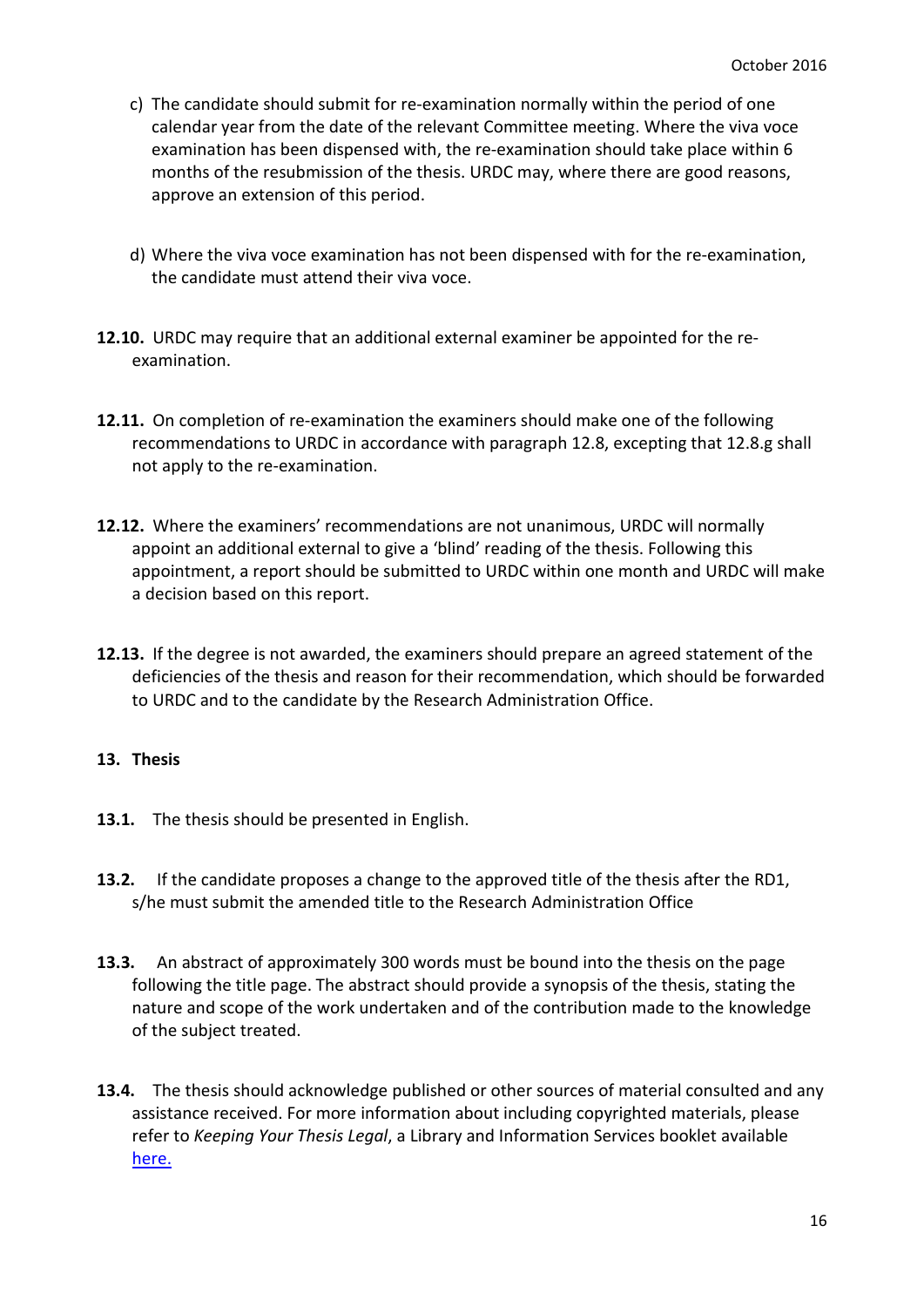- **13.5.** Where a candidate's research programme is part of a collaborative group project, the thesis should indicate clearly the candidate's individual contribution and the extent of the collaboration. A signed declaration must be bound into the thesis stating how far the work contained in the thesis was the candidate's own work, or how far it was undertaken in collaboration with, or with the assistance of, others.
- **13.6.** The candidate is free to publish material from the thesis in advance of its submission, but reference should be made in the thesis to any such output.
- **13.7.** The text of the thesis is

for an MSc or MA by Research 30,000 words

for an MRes 25,000 words

for an MPhil 50,000 words

for a Professional or European Doctorate 60,000 words

for a PhD 80,000 words

- **13.8.** Please note that the final word count must be no more than 10% above the max indicated above and that ancillary data, bibliography, appendices, and footnotes or endnotes are not included in the word count.
	- a) The University reserves the right to suspend the examination process if the thesis is found to be in breach of the stated word count (excluding appendices, tables, diagrams, bibliography and references).
- **13.9.** Where the thesis is accompanied by material in other than written form, or the research involves creative writing or the preparation of a scholarly edition, or the thesis is related to an integrated programme of taught study, or the thesis contains previously published material, the balance of the thesis should normally be within the range:

for an MSc or MA by Research 10,000 – 12,000 words

for an MPhil 15,000 – 20,000 words

for a PhD 20,000 – 40,000 words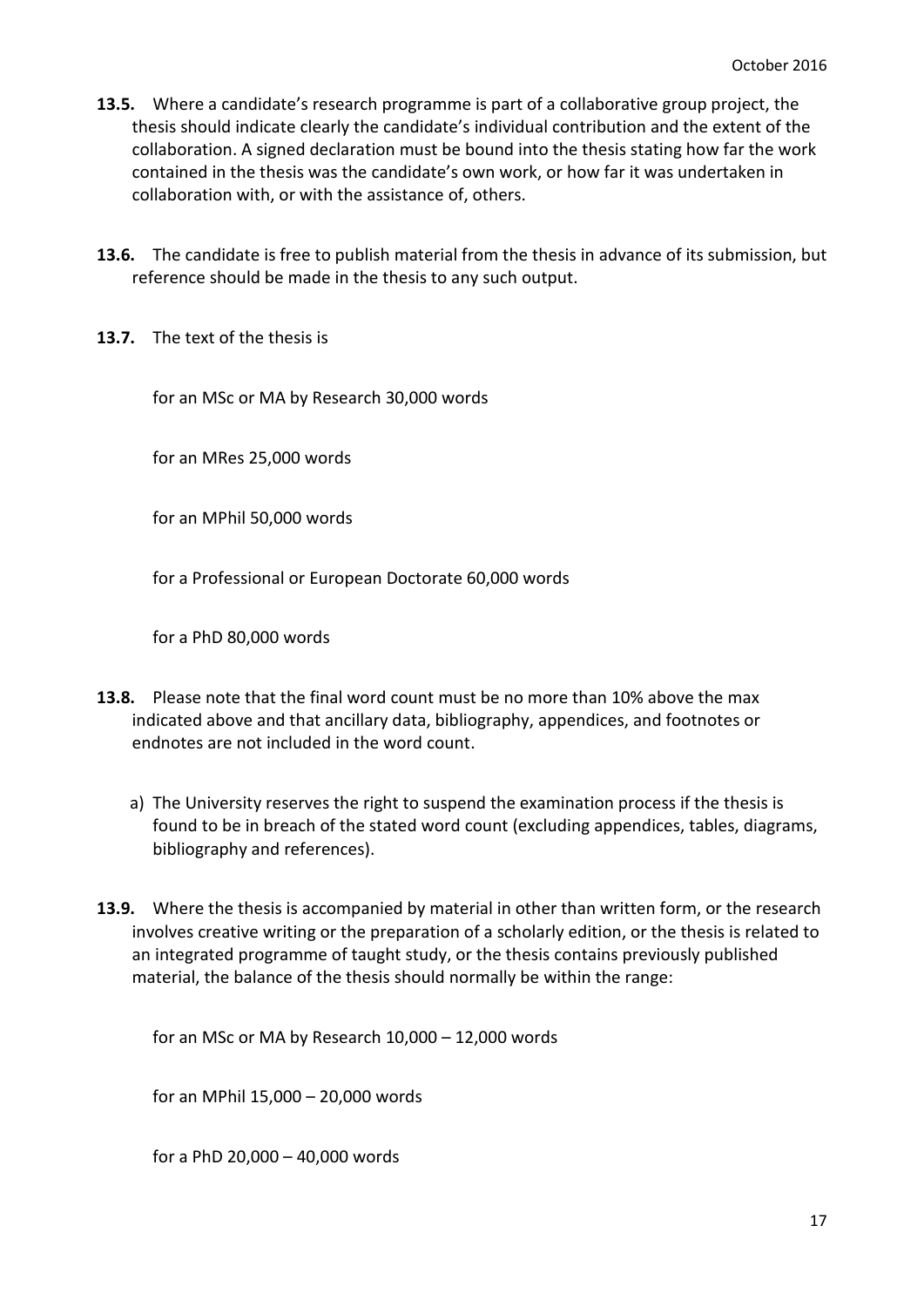for a PhD by Publication 10,000-25,000 words

for a Professional or European Doctorate 40,000 words – 50,000

- **13.10.** The following requirements should be adhered to in the format of the submitted thesis. This applies to both digital copies and printed copies (which should be identical and word processed):
	- a) The thesis should be formatted in A4 portrait format, and printed on good quality white paper. The printed copies should use both sides of the paper (not just one side). Paper of a larger size up to A3 may be used for maps, plans, diagrams or other illustrative material and must be bound securely into the printed copies of the thesis.
	- b) Text should be present in 12point size, in a clear font such as Times New Roman or Arial.
	- c) The margin at the binding edge of the page should not be less than 40mm; other margins should not be less than 15mm.
	- d) Double or one-and-a-half spacing should be used in the typescript except for indented quotations or footnotes where single spacing may be used.
	- e) Pages should be numbered consecutively through the main text including photographs and/or diagrams included as whole pages. Page numbers should be printed in the header or footer of each page.
	- f) The title page should give the following information in the following order (see also specimen title page below):
		- i.The full title of the thesis (including any sub-title), followed by the volume number if there is more than one;

ii.The full name of the author;

iii.'A thesis submitted to the University of Gloucestershire in accordance with the requirements of the degree of ... in the School of ...';

iv.The name of the collaborating establishment(s) if any;

v.The month and year of first submission; and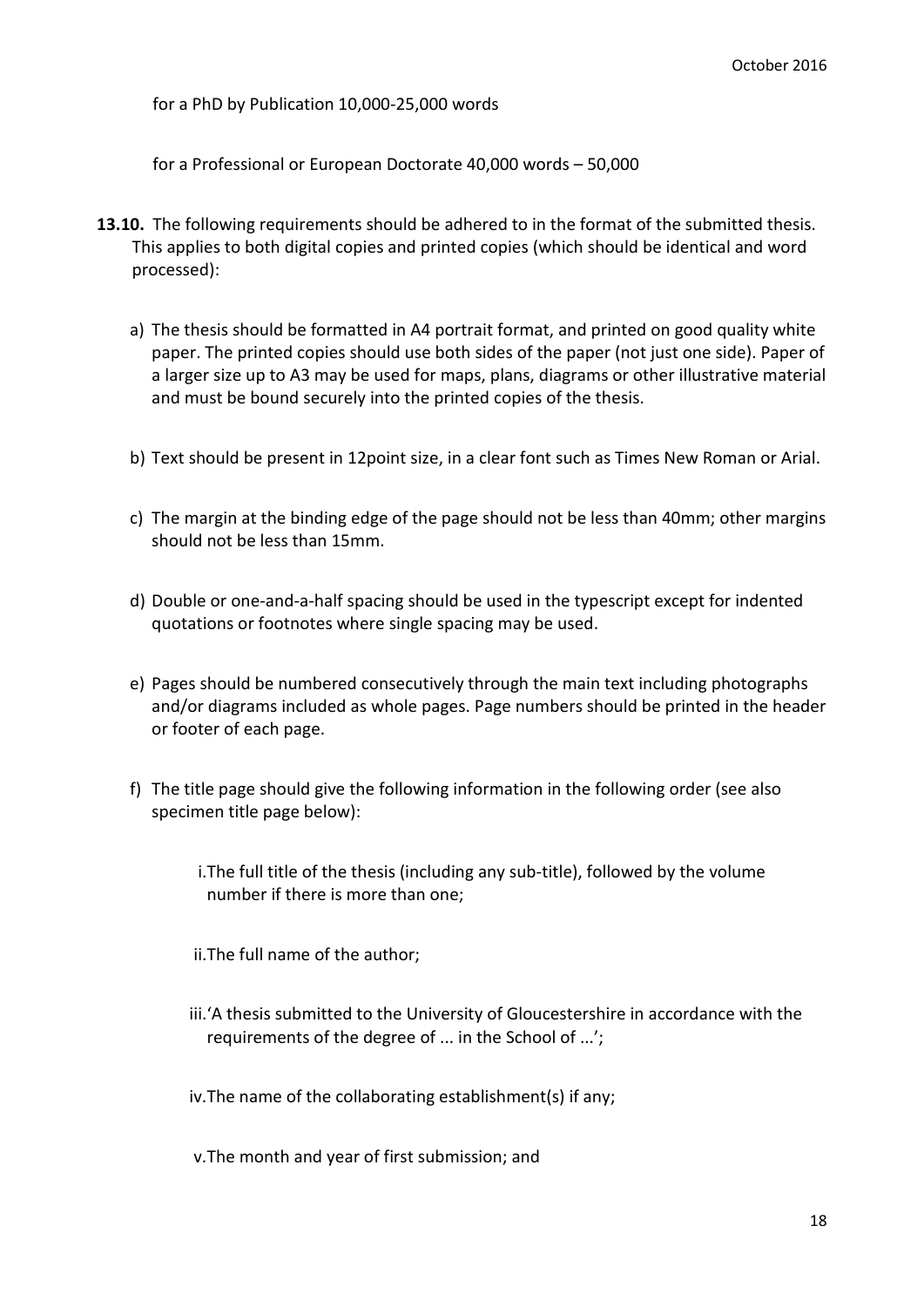- vi.The word count (appendices, tables, diagrams, bibliography and references are excluded from the word count).
- g) Text placed within headers should be excluded from the title page; abstract page; author's declaration; acknowledgements (if applicable); and table of contents.
- h) The candidate should include on the page following the abstract page a signed author's declaration confirming that the material presented for examination is her/his own work or how far the work contained in the thesis was the candidate's own work, or how far contained in the thesis was the candidate's own work, or how far it was conducted in collaboration with, or with the assistance of others, and stating that the thesis is not being submitted for any other academic award. See example of wording below. The candidate should not be precluded from incorporating in the thesis, covering a wider field, work which has already been submitted for a degree or comparable award, provided that it is indicated which work has been so incorporated. In addition, a disclaimer that the views expressed in the dissertation are those of the author and not of the University should be included on this page. See Appendix Two for an example Author's Declaration.
- i) Upon initial submission for examination, the hard copy thesis may be submitted either in a permanently bound form or in a temporarily bound form (such as spiral or perfect binding) which is sufficiently secure to ensure that pages cannot easily be added or removed. A thesis submitted in temporary binding should be in its final form in all respects except the binding. The digital copy should be identical to the hard bound copy and must be submitted as a single electronic file (in Portable Document Format [PDF], Microsoft Word or RTF format), on a DVD, CD, a portable USB memory stick or as email attachment (via [researchadmin@glos.ac.uk\)](mailto:researchadmin@glos.ac.uk). In such cases the candidate should confirm that the contents of the permanently bound thesis are identical with the version submitted for examination, except where amendments have been made to meet the requirements of the examiners.
- j) Following successful completion, a 'perfect' digital copy of the final thesis should be submitted to the Research Administration Office for retention by the University within two weeks of corrections being approved or within two weeks of the examination if the candidate has no corrections to complete. Submission of the thesis in digital format is mandatory for all students who enrolled on or after the 1st February 2013 and is optional for students who enrolled before 1st February 2013.
- k) One hard bound copy should be submitted to the Research Administration office within six months of the corrections being approved or within six months of the examination if the candidate has no corrections to complete.. No award can be made until the digital copy has been submitted.
- l) The approved type of binding for the final thesis shall be of a fixed type so that leaves cannot be removed or replaced (known as hard or hardback binding); the front and rear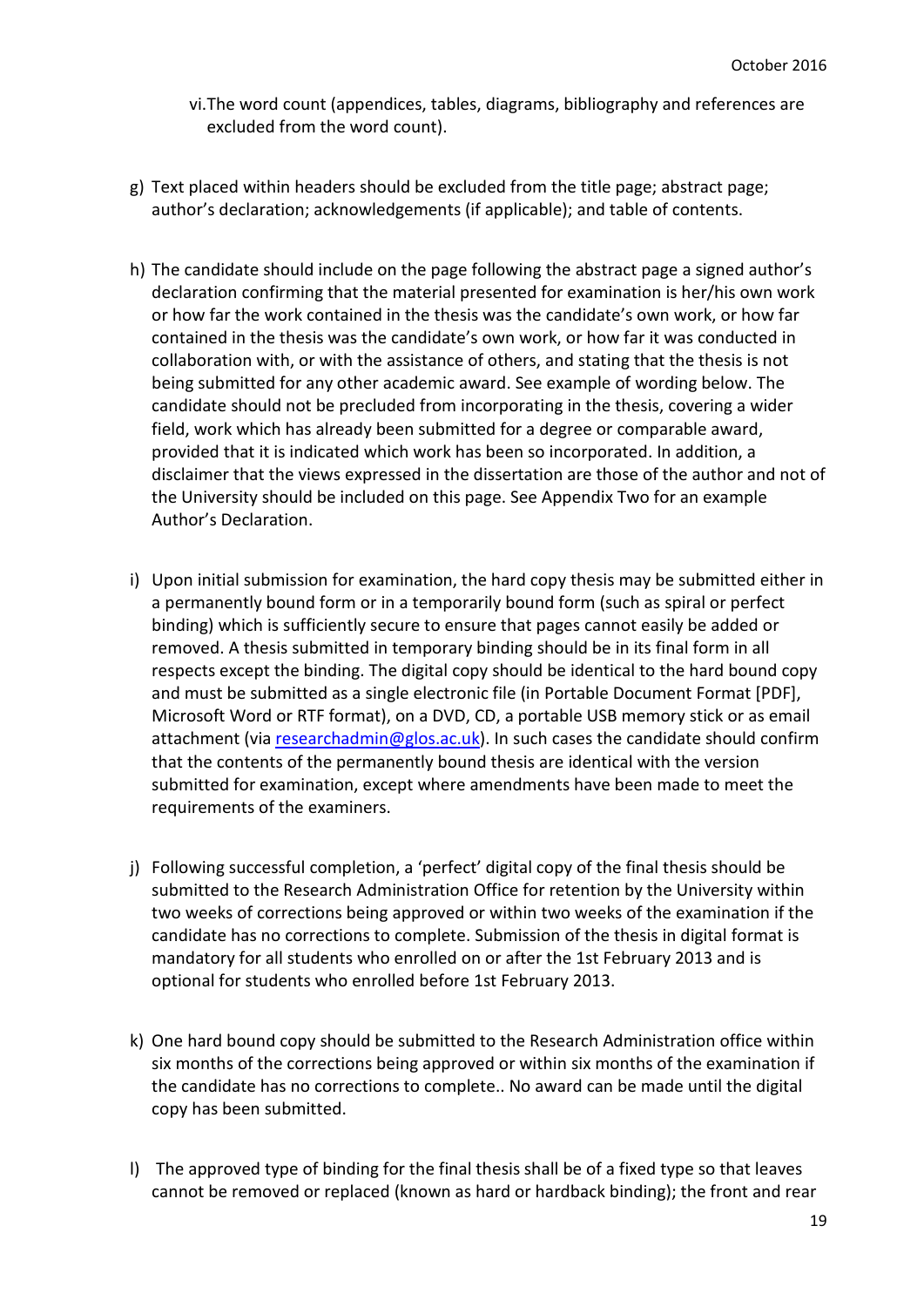boards shall have sufficient rigidity to support the weight of the work when standing upright; and in at least 24pt type gold lettering the outside front board shall bear the title of the work, the name and initials of the candidate, the qualification, and the year of submission; the same information (excluding the title of the work) shall be shown on the spine of the work, reading downwards.

- m)The binding of the thesis shall be black for PhD and Professional Doctorate, and dark blue for MSc/MA by Research, MRes and for MPhil.
- n) The ETHOS electronic deposit form should be submitted with the final thesis. As well as being deposited into the British Library's EThOS (national online thesis scheme site) the candidate's thesis will also go into the University's Research Repository. A digital copy must be submitted even if the candidate has been granted an embargo or temporary moratorium. In this case, the thesis will be will be placed in a dark-archive or kept securely by the Research Administration Office. For details, please refer to *Keeping Your Thesis Legal*, a Library and Information Services booklet available from University libraries [here.](http://www.glos.ac.uk/docs/download/governance/keeping-your-thesis-legal.pdf)
- o) The copyright in the thesis should normally be vested in the candidate, unless there are exceptional circumstances.

#### <span id="page-19-0"></span>**14. Right of appeal**

- **14.1.** Students have the right to appeal against a decision of a Board of Examiners and will not suffer any disadvantage or recrimination as a result of making an appeal in good faith. Students considering making an appeal should consult the University's guidance on Appeals and Complaints: [here](http://www.glos.ac.uk/governance/pages/appeals-and-complaints.aspx)
- **14.2.** Procedures for submitting and hearing an academic appeal are documented in the assessment procedures section of the University's Academic Regulations for Taught Provision and can be found [here](http://www.glos.ac.uk/docs/download/Business/academic-regulations-for-taught-provision.pdf)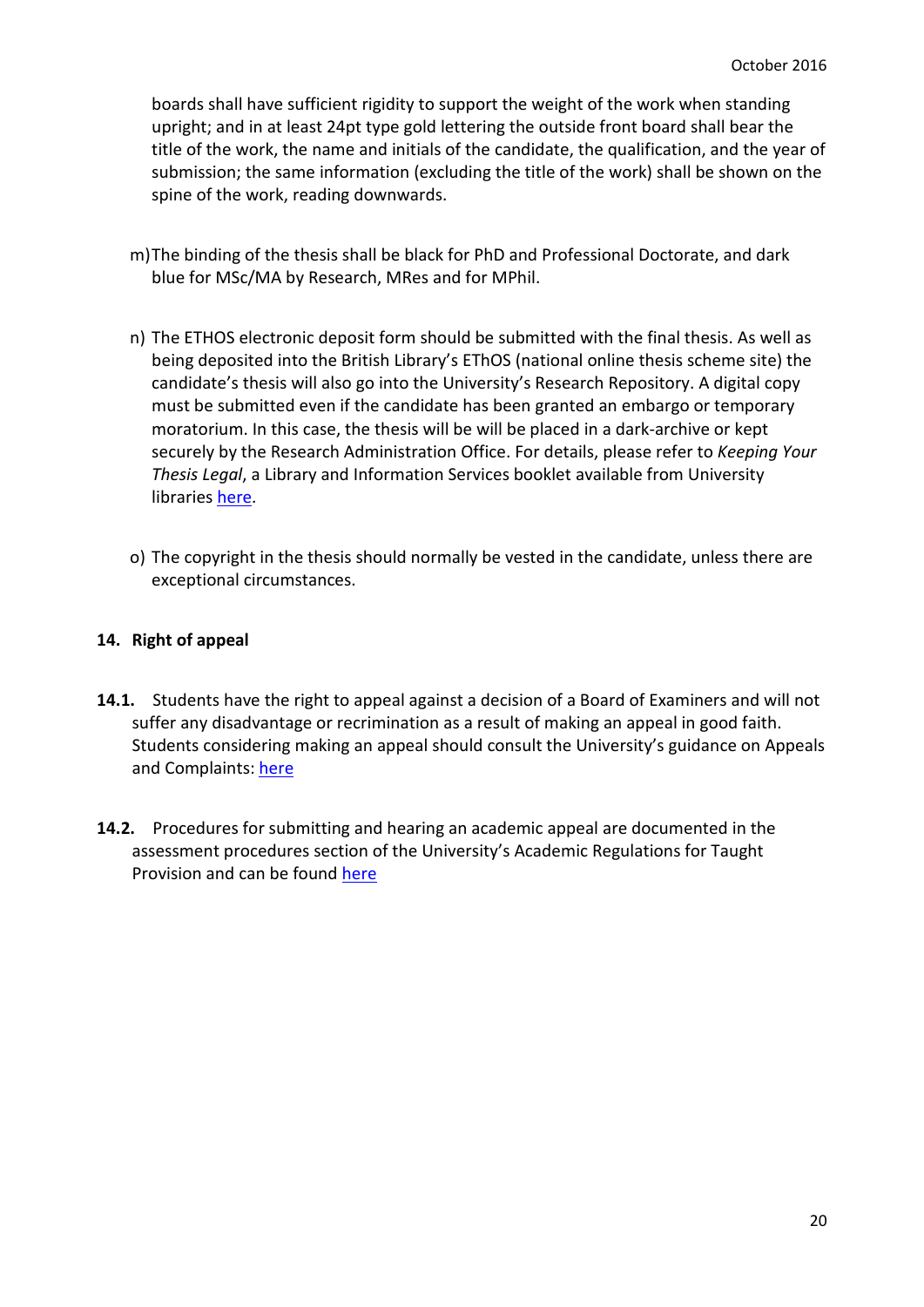<span id="page-20-0"></span>**APPENDIX ONE- Specimen thesis title page**

#### **A PROFESSION UNDER PRESSURE:**

## **THE INCREASING INCIDENCE OF STRESS-RELATED DISORDERS AMONGST**

**CONTRACT RESEARCHERS**

#### **BLANCHE DELAMERE**

A thesis submitted to

The University of Gloucestershire

in accordance with the requirements of the degree of

Doctor of Philosophy

in the School of Natural and Social Sciences

July 2016

Word Count: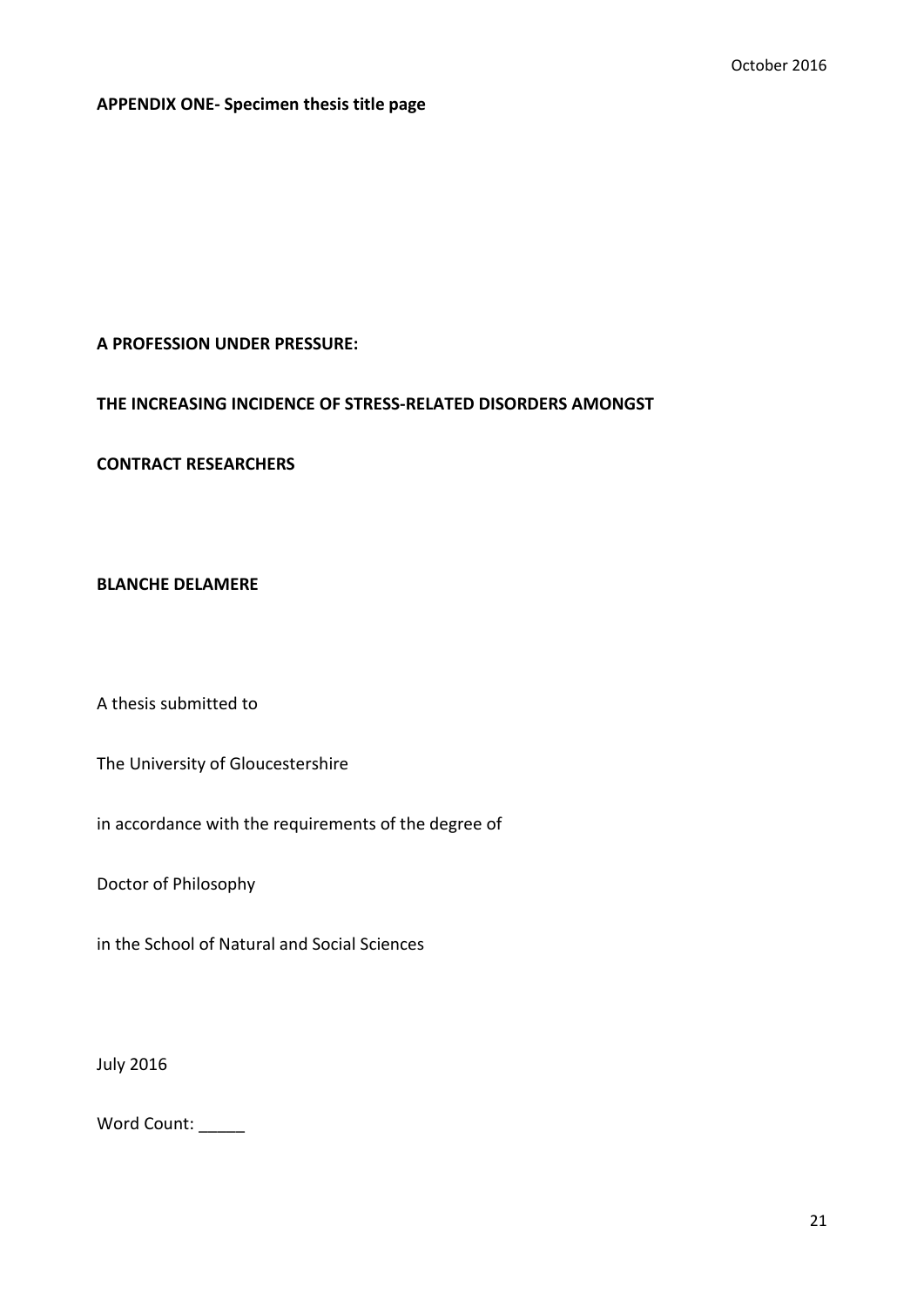#### <span id="page-21-0"></span>**APPENDIX TWO - Author's Declaration example**

I declare that the work in this thesis was carried out in accordance with the regulations of the University of Gloucestershire and is original except where indicated by specific reference in the text. No part of the thesis has been submitted as part of any other academic award. The thesis has not been presented to any other education institution in the United Kingdom or overseas.

Any views expressed in the thesis are those of the author and in no way represent those of the University.

Signed …………………………………………….. Date ……………………………….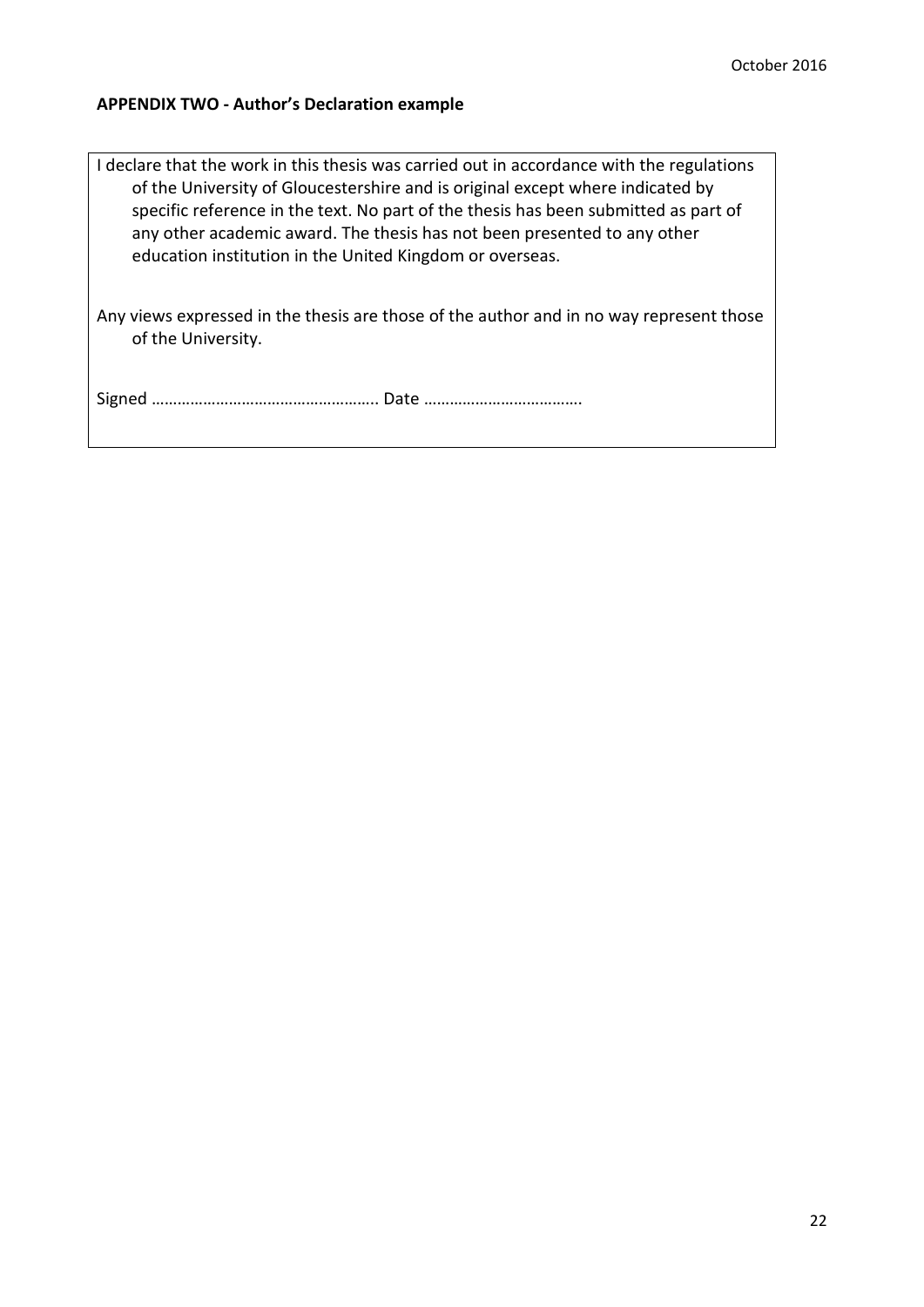**APPENDIX THREE – Specimen front cover for final hard bound thesis**

#### **A PROFESSION UNDER PRESSURE:**

#### **THE INCREASING INCIDENCE OF STRESS-RELATED DISORDERS AMONGST**

**CONTRACT RESEARCHERS**

**B. DELAMERE**

**PhD**

**2015**